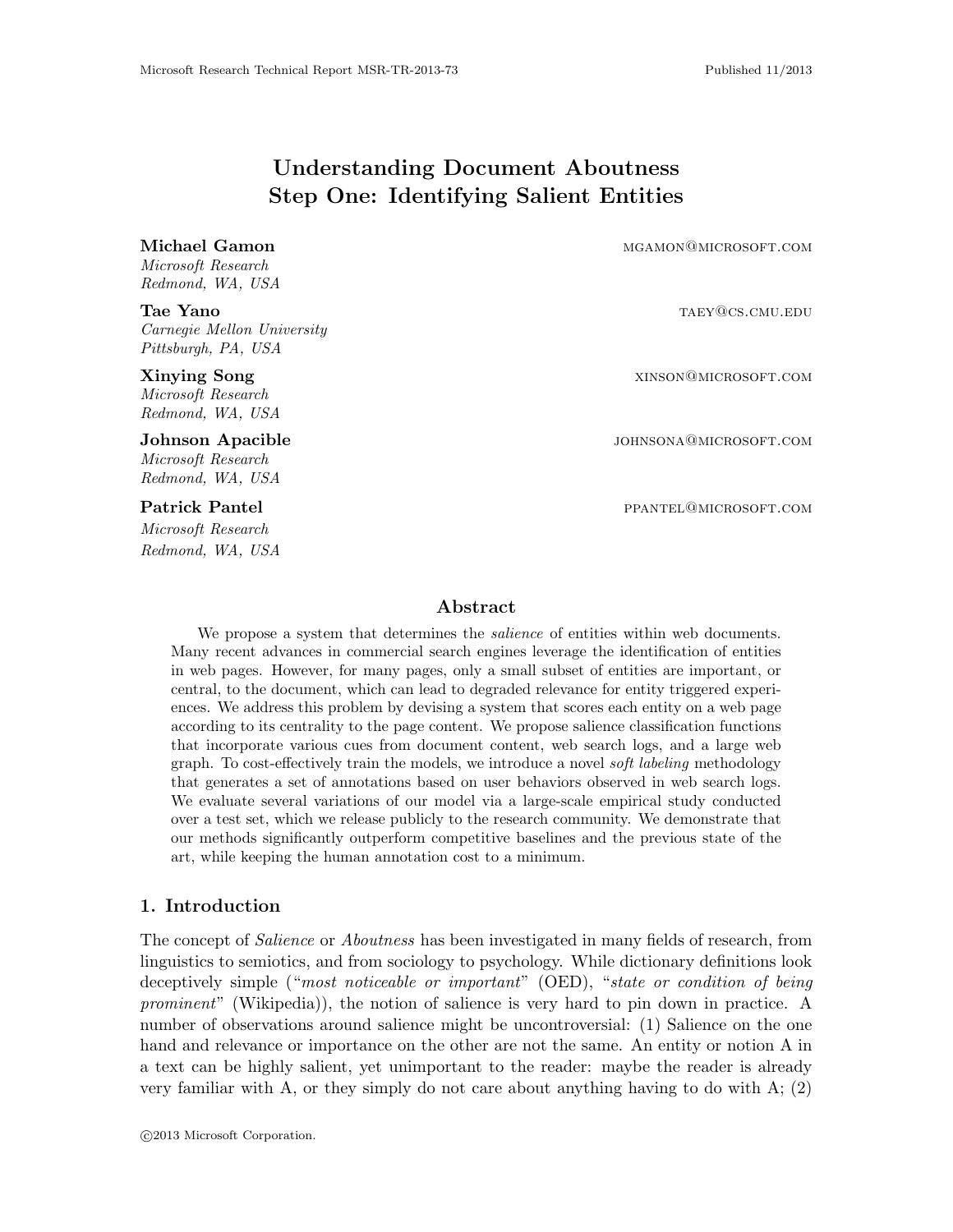Salience is a function of the structure of a text, and indirectly a function of the intention of the author, as opposed to a function of the reader's intent or needs.

In the context of the Web, salience has very practical implications, for instance in connecting people, entities, and content in a "Web of Things" paradigm (Dalvi, Kumar, Pang, Ramakrishnan, Tomkins, Bohannon, Keerthi, & Merugu, 2009). For example, if your friend has liked a review about a recently released movie, Bing will annotate your search result page with your friend's photo when you issue a query for that movie name. If you are browsing the Baltimore Ravens page on Yahoo! Sports, content related to the team is recommended. For an entity search, Google displays pertinent facts from its Knowledge Graph in the sidebar, including relationships with other entities.

Not all of these links can be extracted with equal precision. Links between people and entities can be reliably acquired through social signals such as *likes* or  $+1s$  (Pantel, Gamon, Alonso, & Haas, 2012; Muralidharan, Gyongyi, & Chi, 2012). Links between people and content can be mined from web search logs (Agichtein, Brill, & Dumais, 2006; Baeza-Yates, 2004). Whereas entity pages from popular or wrapped sites create links between entities and content, harvesting them from arbitrary web pages has proven difficult.

One of the reasons for this difficulty is that web pages contain a large number of nonsalient entities. On average we found 66 entities per page on a random sample of crawled web pages at a commercial search engine. Named Entity Recognition systems, such as (Finkel, Grenager, & Manning, 2005; Cucerzan, 2007), are generally effective at identifying entities on web pages<sup>1</sup>. However, in our samples we found that fewer than  $5\%$  of these entities are salient to the web page. Consider, for example, how many entities may be mentioned in a news story about the Syrian civil war, and how few of them are central to what the story is about. Qatar may be mentioned as a location where a meeting between Syrian opposition groups took place, and the Associated Press may be credited as the source of the story. "Qatar" and "The Associated Press" are peripheral to the story, i.e., not salient. In contrast, "Syria" and the name of the central opposition fighters in the story have high salience. Without a notion of salience, many irrelevant links would be established between entities and documents. In a social search experience such as the one presented on Bing, if your friend has "liked" this article and you queried for *The Associated Press*, it would be detrimental to the experience to present a social annotation with your friend's "like".

Knowing the salient entities in a web page not only enables us to focus on the relevant edges between people and entities, it can also add edges from content to content, pivoting on entities and enabling pivot recommendations. In addition, new experiences are made possible such as stamping web documents with detailed entity cards for its salient entities. One might also expect gains in traditional search by incorporating the entities as relevance features and by improving query-independent summaries via targeted sentence selection based on key entities.

User interactions with search engines and web content provide a unique opportunity for modeling entity salience. By observing search usage behavior at a commercial search engine, we can collect links between the things people search for and the documents that satisfy their needs. We demonstrate that this signal can serve as soft supervision for learning a salience model.

<sup>1.</sup> Performance of NER systems vary on the entity type, but high accuracy is often observed for classes such as people, companies, and places.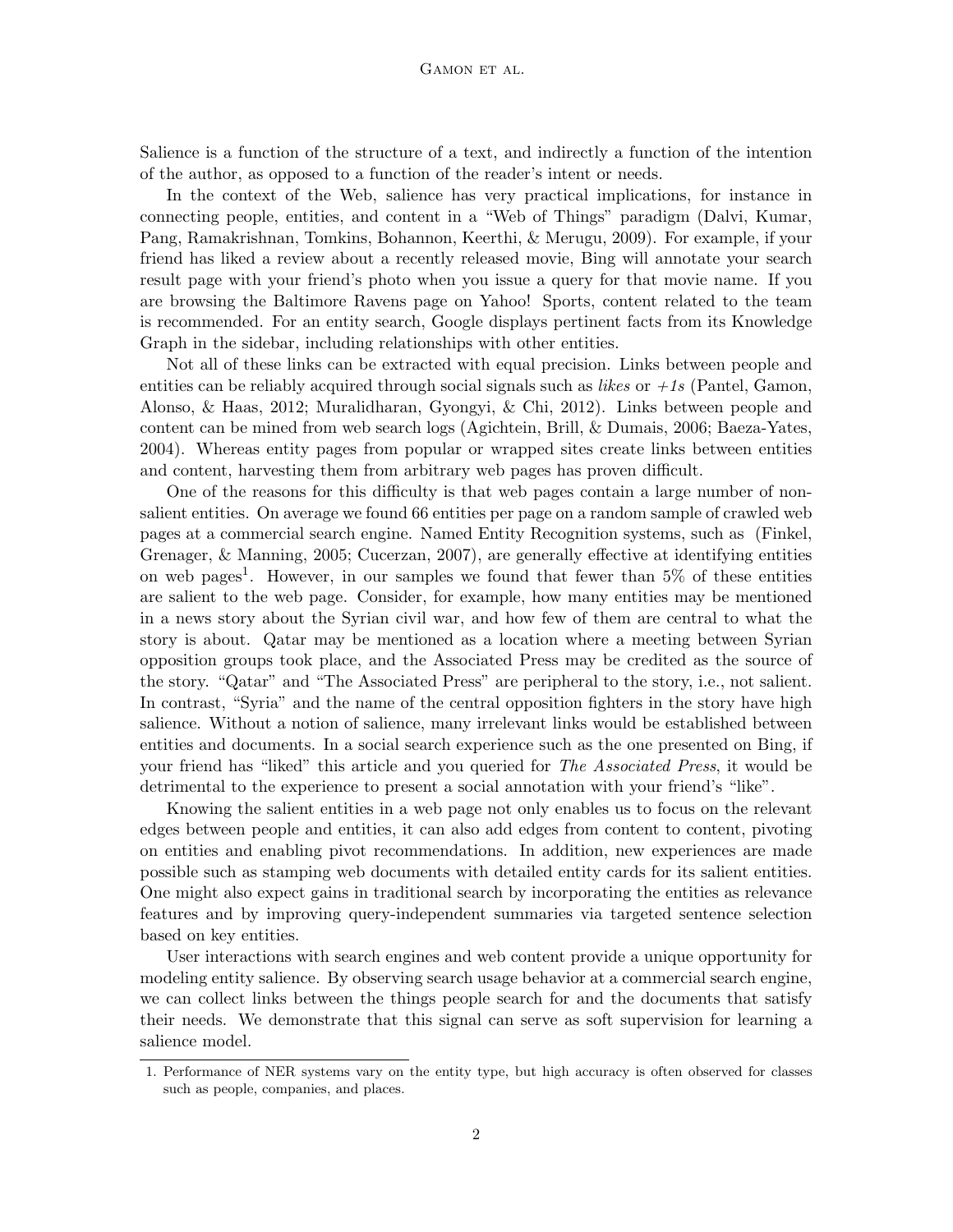We propose scalable models for learning to rank and classify entities according to their salience to a document. We leverage web search logs to automatically acquire *soft labels* as a supervision signal for our training data. We train our models on a large number of web pages, leveraging features from document content, page classifiers, and a web graph. Finally we show empirical evidence, on data representing the HEAD and TAIL distributions of the web, that our methods significantly outperform the previous state of the art on various ranking and classification metrics. As this is the first dataset created of its kind, we release it publicly to the research community.

The main contributions of this paper are:

- We devise a notion of entity salience and frame the problem of understanding the aboutness of a document as determining the most salient entities in the document;
- We model the task of entity salience detection as a weakly supervised machine learned model, generating labeled training data via usage behaviors found in web search logs;
- We present empirical evidence that our system significantly outperforms previously established baselines; and
- We publicly release test sets consisting of URLs and their entity mentions randomly drawn from head and tail distributions in a commercial web search engine along with gold standard salience judgments.

# 2. Related Work

Understanding the meaning or aboutness of a document has received attention from both a theoretical (Putnam, 1958; Hutchins, 1977; Bruza, Song, & Wong, 2000) and practical perspective. In the latter approaches, driven by application-specific demands, computational models have decomposed aboutness and focused on detecting aspects of aboutness such as key terms (Yih, Goodman, & Carvalho, 2006; Irmak, Brzeski, & Kraft, 2009; Paranjpe, 2009), latent semantic spaces/topics (Landauer & Dumais, 1997; Blei, Ng, & Jordan, 2003), and summaries (Salton, Allan, & Buckley, 1993; Kupiec, Pedersen, & Chen, 1995; Hovy & Lin, 1998). Motivated by our entity-centric web experiences outlined in Section 1, we believe that an important aspect of document aboutness is *salient entities*, i.e., those entities in a document that are central to its meaning.

Most related to our work, and subject to a direct comparison throughout our paper, is the current state of the art described in Paranjpe (Paranjpe, 2009) where the focus is on the detection of key terms in web pages. Web search log information is used for soft labeling of term salience that then serves as training data for a supervised salience scoring function. Although our system also uses auto-labeling and supervised training techniques, there are three key differences between our proposed method and theirs. First, our notion of document aboutness is entity-centric, i.e., we consider the identification of salient entities, as opposed to salient terms of any kind. Second, our soft labeling method is different from theirs and we demonstrate that it outperforms it and is more robust to effects of popularity and presentation order of URLs in the SERP. Finally, our feature set is a significant extension of the set of features Paranjpe utilizes.

The keyword extraction task can be seen as related to entity salience, where keywords and key phrases are a superset of salient entities in a document. Keyword extraction is often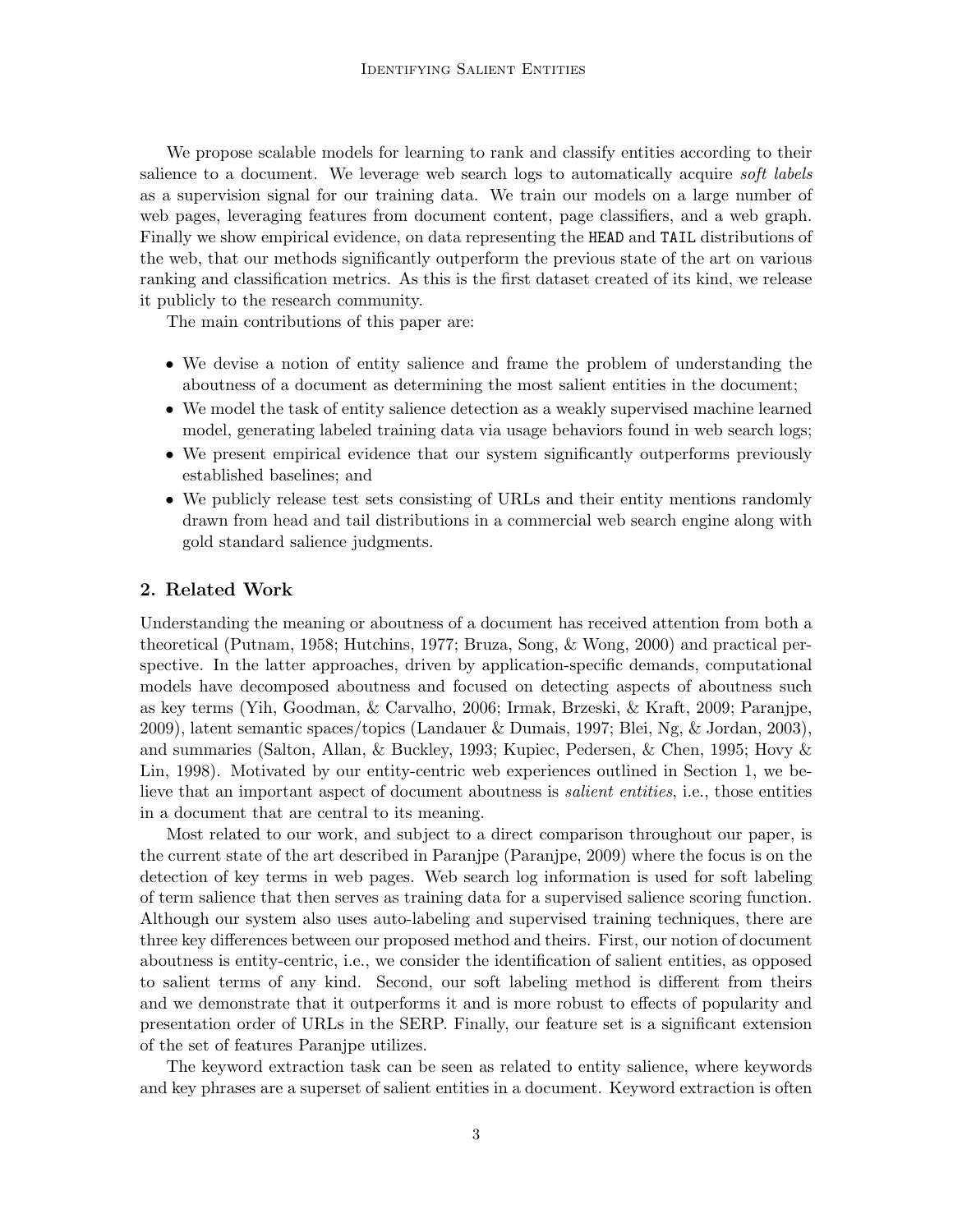### GAMON ET AL.

addressed in the context of various document understanding tasks, most often in extraction based summarization or abstract generation (Hulth, 2003; Marcu, 1997; Hovy & Lin, 1998), and more recently in (online) contextual advertisement or keyword appraisal (Yih et al., 2006). Linguistic cues for keyword extraction are investigated in (Hulth, 2003), for example, who conducts empirical tests on the informativeness of shallow syntactic cues in their key phrase extraction system. In his seminal work, (Marcu, 1997) illustrates the importance of discourse context in assessing term centrality in documents. Others (Hutchins, 1977; Hjørland, 2001; Bruza et al., 2000) examined various syntactic, semantic, and discourse properties that indicate centrality and focus (which are closely related to aboutness). This research also explored how those insights can be applied to practical aboutness-related tasks such as topicality classification, subject indexing, but not entity salience. Our proposed system does not use any features based on linguistic analysis due to the running time complexity of most analyses that would in turn make it difficult to process a large crawl of the web, but it should be clear that it would be possible to incorporate such features in our learning framework.

A second approach to keyword extraction is purely based on term statistics, without recourse to more complex linguistic structure. For example, term frequency statistics and various term weighting schemes are commonly used to score the specificity, or importance, of a term in information retrieval (Manning, Raghavan, & Schütze, 2008, Chapter 7). The same idea motivates the vector space model and its application in ad hoc document retrieval (Salton & Buckley, 1988). Salton applied the vector space model to document indexing and key phrase generation (Salton, Wong, & Yang, 1975). We build on this insight by incorporating a set of term and document frequency features in our models, but also extending it to other signal sources such as the web graph and search logs.

We use supervised machine learning to build our models of entity salience, a method that has been used widely for various tasks in web document processing. Machine learning offers a principled way to calibrate signals from heterogeneous sources, which is crucial when incorporating diverse (e.g. document content, term-weighting, web graph) insights into one system. The drawback of supervised learning is the cost of gathering "supervision", or annotation for training data. This is especially problematic for newer domains or novel tasks where annotated resources have to be created from scratch. A wide variety of tactics are employed in the literature to overcome this bottleneck, for a theoretical perspective on these approaches see (Zhu, 2005). One well studied approach to obtain relevance-related supervision for web document training data is the use of web search logs: the click behavior that is recorded in these logs can serve as implicit user feedback and hence indicate relevance of a document to a user. This signal has been exploited as a surrogate for relevance annotation in document retrieval systems (Joachims, 2002; Joachims, Granka, Pang, Hembrooke, & Gay, 2005; Holland, Ester, & Kießling, 2003; Radlinski & Joachims, 2005). Recently, these implicit annotations have been used for other web document tasks beyond retrieval. In (Xu, Yang, & Li, 2009), the authors used web search logs to provide guidance for generative entity mining and a clustering model. Komachi and Suzuki (Komachi & Suzuki, 2008) designed an automatic annotation scheme on the basis of a web search log for a semantic relation extraction system. Pasca and van Durme (Pasca & Durme, 2007) use a web search log to obtain weak supervision for their entity attribute discovery. Irmak et al. (Irmak et al., 2009) used statistics from clicks on keywords in Yahoo! Shortcuts to train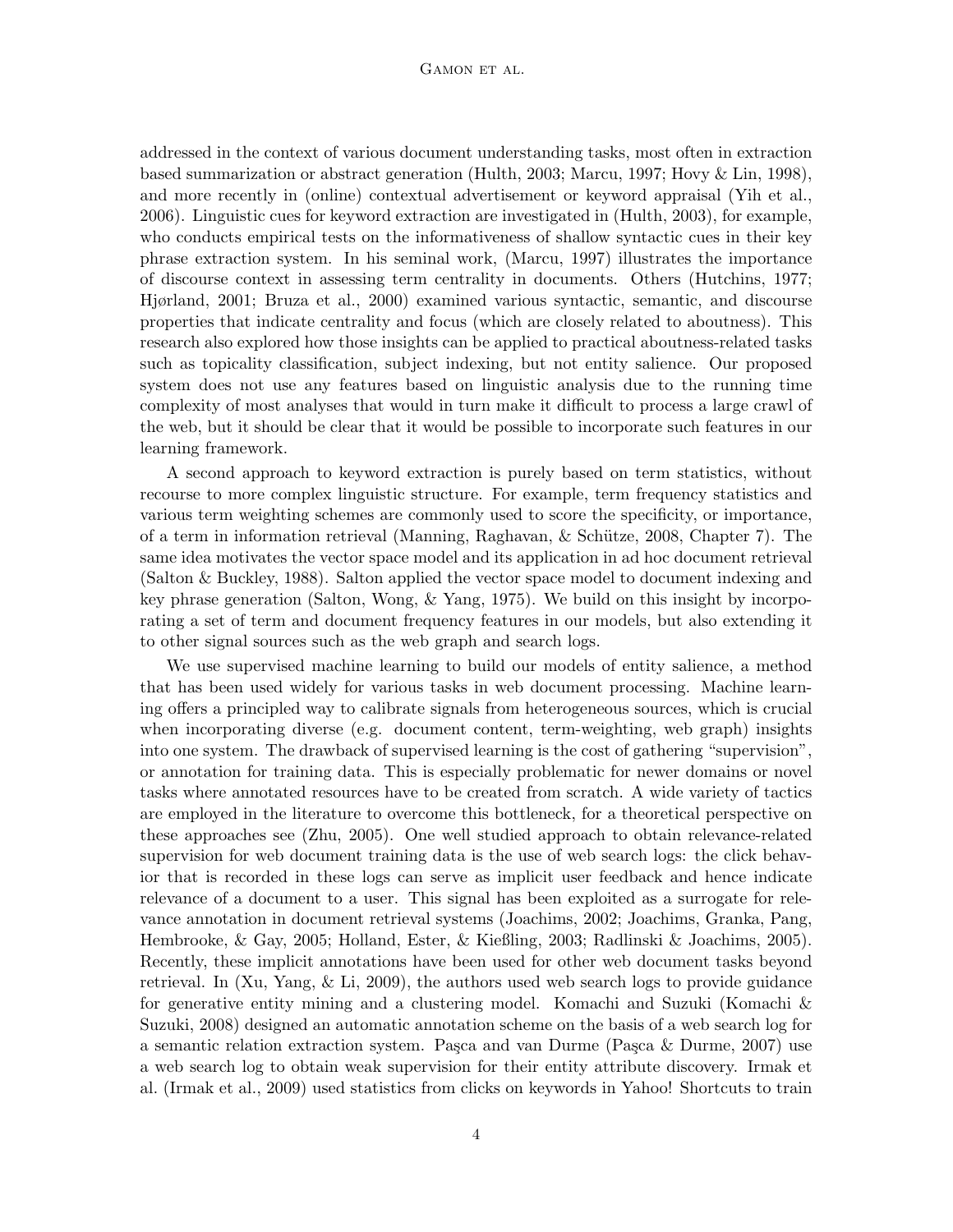their machine learned model. In our system, we exploit web search logs by designing a soft labeling function for entity salience that is based on user behavior information in the logs. We demonstrate that this function successfully approximates entity salience and hence can be used as a supervision signal, removing the need for manual salience annotation.

# 3. Scoping

In this section, we begin with a functional definition of entity salience and then describe our document and entity landscape via a manual investigation of random web pages. We then test the hypothesis that a state-of-the-art NER system, although insufficient for identifying salience, can in fact be an effective candidate generator of salient entities. Finally, we consider the question of whether or not assigning salience to entities is a trivial process.

# 3.1 Entity Salience

What constitutes an entity has been cause of many philosophical debates. For our purposes, we consider something an entity if it has or reasonably could have a Wikipedia page associated with it. This would include people, places, companies, as well as events, concepts, and famous dates.

We consider the following working assumptions in building our entity salience ranking system:

- Local scoping: The salience of an entity can be solely determined by how the entity is presented within the document. In other words, entity salience can be effectively computed from the local context, or what is available in the document itself.
- Invariable perception: Entity salience can be assessed independently from the intentions or interests of its users/readers, and independently from the prior importance of the entity as it exists outside of the document.

Entity salience is distinct from two other aspects of aboutness: entity importance and entity relevance. The importance of an entity refers to its influence or substantiveness outside of the scope of the document. For example, although *Barack Obama* is a very important entity, he can be peripheral to some news stories. On the other hand, the relevance of an entity is inherently subjective to the reader's perspective and intent. For example, in an article about an expressionist art tour featuring Munch's The Scream, a reader's hometown would be perceived as much more relevant to her than to a non-resident reader.

Although local scoping suggests that the evidence for entity salience can be derived most effectively from the document content, it is important to note that extra-document information such as incoming anchor links and user clickthrough data provide important signal, and will be leveraged by our models. Also, by assuming the source of salience to be local to a document, we limit the search space to those entities in the document.

# 3.2 Qualitative Study

We conducted a small manual inspection of web pages in order to get a first perspective at the difficulty and scope of our problem. We sampled 50 documents, randomly chosen from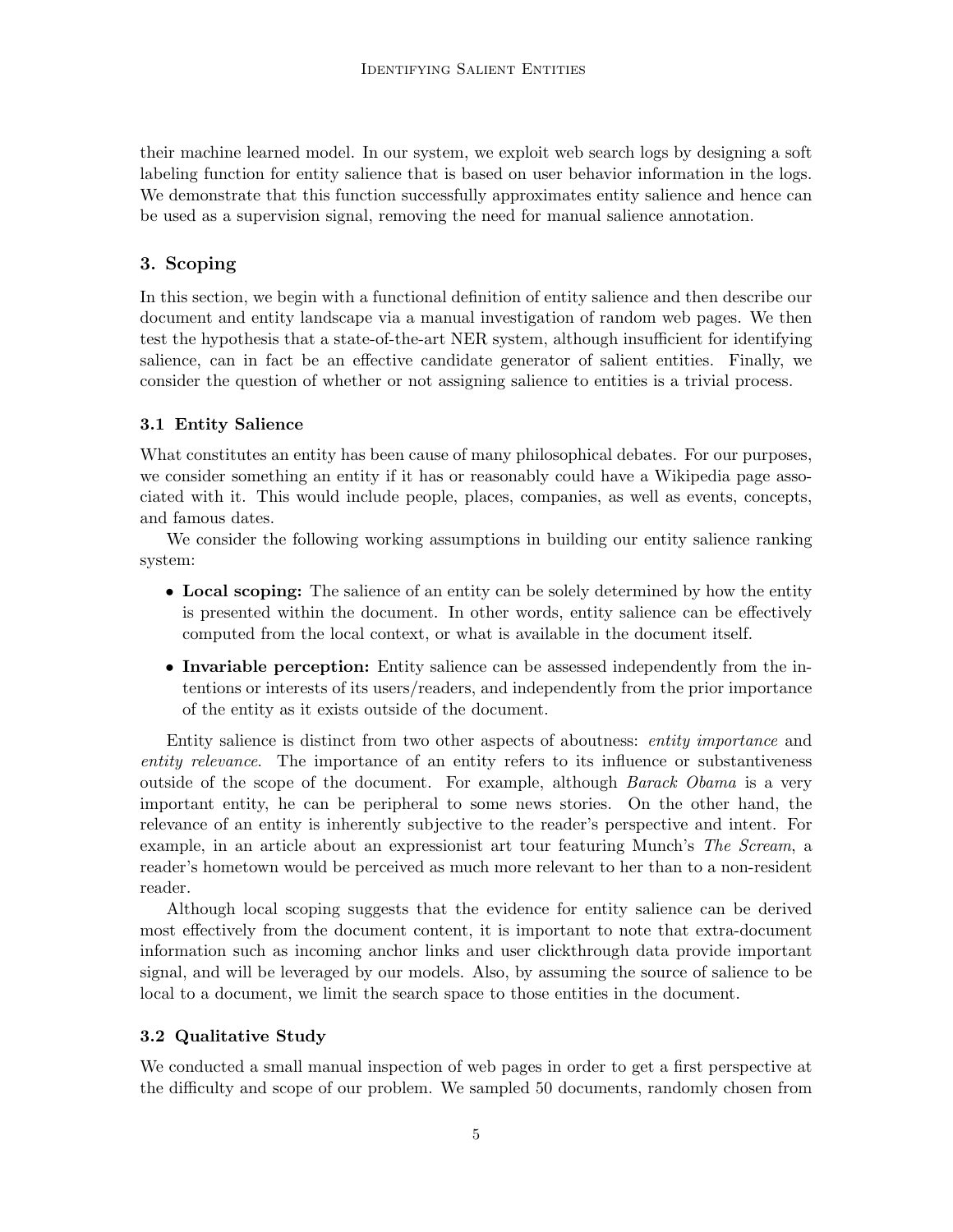a traffic-weighted sample of documents from a commercial web search index. We examined the content of the pages in a web browser and made a list of all entities and the salient ones.

The largest classes of documents were narrative stories, such as news and blog articles, YouTube pages, and entity pages (e.g., company and product pages). On average, fewer than 5% of the entities in each document were deemed salient. We observed certain cues when identifying salient entities. Unsurprisingly, salient entities tend to be mentioned in the title, headings, and/or first paragraph, and are frequently mentioned.

In the next subsections, we address two questions. First, we determine whether or not an NER system can reliably generate a set of candidate entities that contains the true salient entities on a page. Second, we discuss the complexity of determining entity salience with respect to the cues we identified in our study.

#### 3.2.1 NER as a Candidate Generator

By our local scoping assumption, any salient entity is contained in its document. Hence, a system that is capable of identifying each entity in a document would serve as a candidate generator for a salience ranking system. Below we test whether an NER system can indeed generate true salient entities in its list of entities. In this paper, we use a proprietary state-of-the-art NER system, trained using the perceptron algorithm (Collins, 2002).

After the annotation exercise, we ran our NER engine on the content of the web documents. We then compared for each page the set of automatically identified entities to the human annotation to ensure that the truly salient entities are in fact mostly recognized by the NER engine.

We found that in 91% of the documents, at least one of the salient entities is in the candidate entity set identified by our NER tagger. For over 90% of these pages, all the human annotated salient entities are captured by our NER engine. Therefore it is reasonable to use the NER system as a candidate generator.

### 3.2.2 Is the problem trivial?

Most entities in our sampled data are not salient: on average only 4.4%. Below we address whether simple cues for entity salience are so straightforward that a heuristic would suffice to identify them.

We observed many cases where cues were not reliable or conflicted with each other, making heuristic design a difficult proposition. For example, the presence of an entity in a title string is often a good indicator for salience. However, being included in the title (or in the first paragraph) is neither a necessary nor a sufficient condition for salience. Authors may omit the most salient entities from titles or first paragraphs when these entities are obvious for the audience, or when building up a story rather than cutting straight to the point. For example, we noted a news article about Hurricane Sandy in the Local section of the New York Times that was simply titled *Cold, Dark and Damp*. Based on these observations, we believe that a machine learned model that can combine evidence from a multitude of signals is a better approach than developing simple heuristics. In the following section, we describe our models that leverage signal not only from the document content, but also its domain, a web graph, and web search logs. The experimental results in this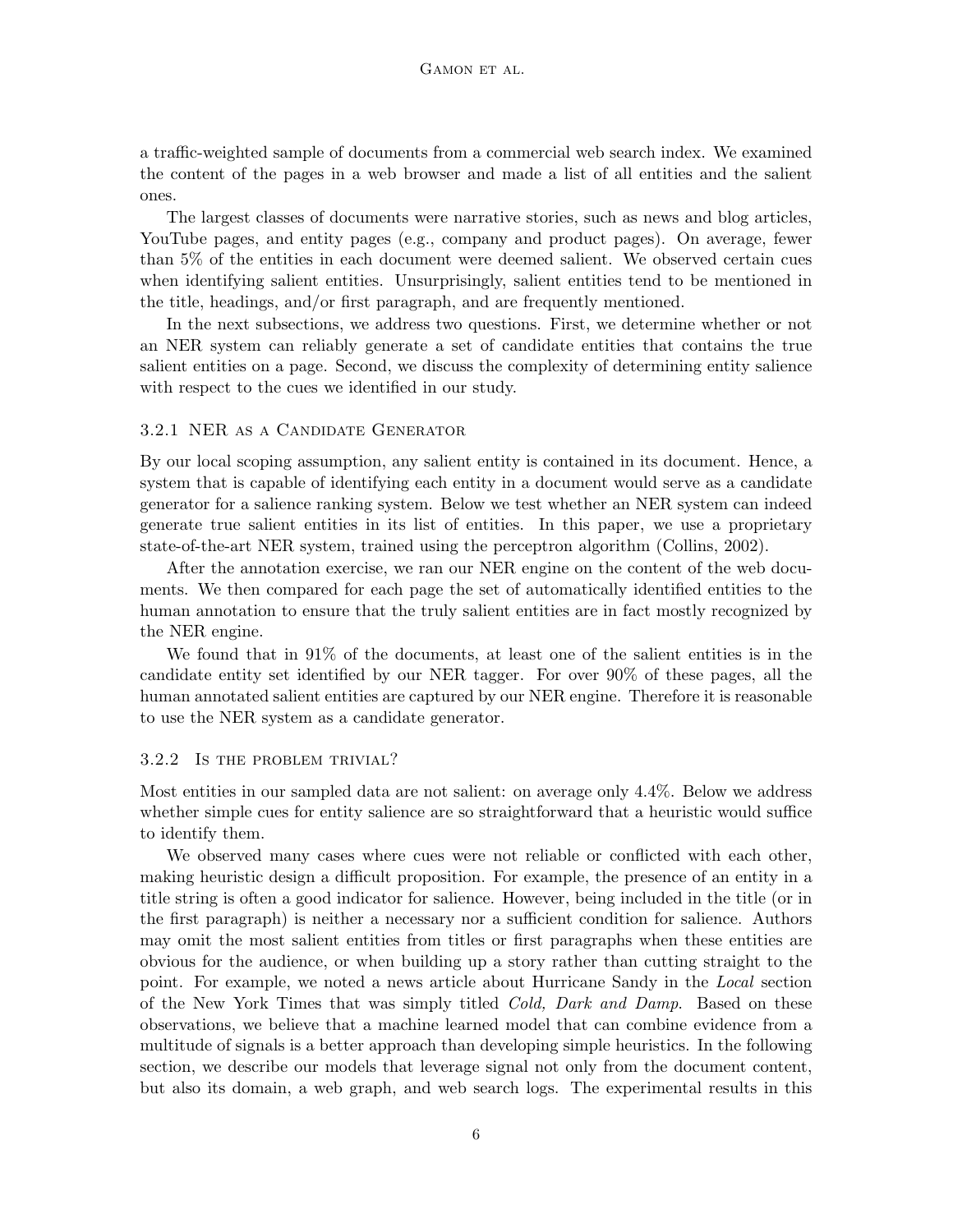paper show that using multiple sources of evidence in conjunction significantly outperforms the use of simple cues.

# 4. Model

We set up our learning task as a supervised learning scenario. Below we first formally define our task, then describe methods to automatically generate labeled training data, and finally present our learning algorithm and features.

#### 4.1 Task Definition

Let **D** and **E** be the sets of all documents and entities on the web, respectively. Let  $\mathbf{E}_d \subset \mathbf{E}$ be the set of entities mentioned in  $d \in \mathbf{D}$ . We formally define the aboutness task as learning the function:

$$
\sigma : \mathbf{D} \times \mathbf{E} \to \mathbb{R} \tag{1}
$$

where  $\sigma(d, e)$  reflects the salience of e in  $d^2$ .

We denote the ranking of  $\mathbf{E}_{d}$  according to  $\sigma$  as:

$$
\mathbf{R}_{\mathbf{d}}^{\mathbf{S}} = (e_1, ..., e_{|E_d|} | e_i \in E_d, \sigma(d, e_i) \ge \sigma(d, e_{i+1}))
$$

where pairs of entities with tied scores are ordered randomly. We define the ranking function

$$
R_{\sigma} : \mathbf{D} \times \mathbf{E} \to \mathbb{N} \tag{2}
$$

such that  $R_{\sigma}(d, e)$  equals the rank of e in  $\mathbb{R}^{S3}_{d}$ .

#### 4.2 Soft Labeling

Manually labeled salience judgment data is hard to obtain in sufficient quantity to train a model for diverse web sites in the head and tail distributions of URLs. Instead of manually labeled data we rely on a *soft labeling* approach that uses behavioral signals from web users as a proxy for salience annotation. Mining a web search log from a commercial search engine, we can observe how users query for entities and which URLs they subsequently click on. Individual clicks indicate a user's interest in a URL based on their entity query, i.e., they indicate the relevance of the entity in the URL to the user. In aggregate, the combined interests for an entity/URL pair will correlate with the entity being salient, since users are less likely to search for an entity and then examine a page that is not about that entity. This "soft label" is available for pages that receive enough traffic to derive reliable user click statistics. In other words, we obtain this signal predominantly for queries and URLs in the head of the distribution. However, while this is true for the supervision signal, the learned model uses features that are independent of user behavior, and hence it can generalize to the tail of the distribution.

<sup>2.</sup> We fix  $\sigma(d, e) = 0$  for all  $e \notin \mathbf{E_d}$ .

<sup>3.</sup>  $R_{\sigma}(d, e)$  is not defined for  $e \notin \mathbf{E}_{d}$ .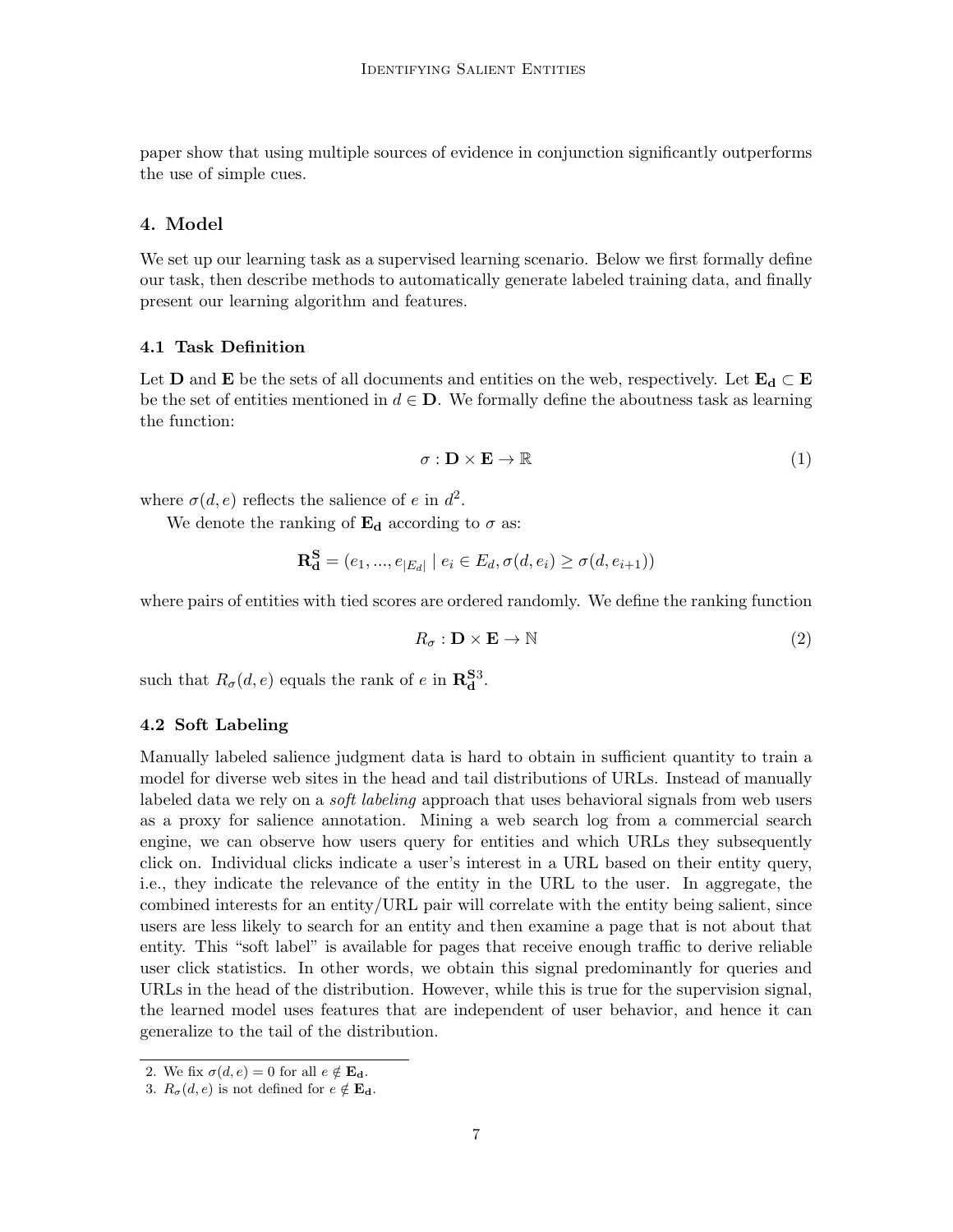## 4.2.1 Click Attractivity

A simple click measure is Clickthrough Rate (CTR), i.e. the rate at which users click on a URL given a query. Paranjpe (Paranjpe, 2009) points out, however, that CTR is very much biased towards the top-ranked result on the SERP which tends to receive the bulk of user clicks. Instead, they propose to use Click Attractivity (CA) as a search log based metric that correlates with salience. CA for a term  $t$  and document  $d$  is defined as:

$$
CA(t,d) = \frac{clicks(t,d)}{clicks(t,d) + skips(t,d)}\tag{3}
$$

where  $clicks(t, d)$  is the number of times users clicked on d for a query containing t, and  $skip(t, d)$  is the number of times users clicked on another document d' that is ranked at a lower position than d, where d is in the top-5 results. Both *clicks* and *skips* are aggregated over all queries that contain t and lead to at least  $32$  instances where document d is displayed in the search result page (SERP). In its original setting, CA was used for any term  $t$  in a document. For this paper, only terms that are entities are considered, i.e.,  $t = e$ .

Upon closer inspection, CA has its own problems, however. It is based on the assumption that when a user looks for entity  $e$ , the URL she clicks on is the one that is most *about*  $e$ compared to the other URLs in the SERP. That assumption does not hold (especially for the low salience signal) in several common circumstances:

- 1. Recency trumps salience: Assume that entity  $e$  is involved in some recent gossip news. The user will be most interested in the latest gossip about e (which provides a good signal for salience) but will hardly ever click on the IMDB or Wikipedia page for e, although on these pages e is very salient.
- 2. Popularity trumps salience: Within a set of URLs that are equally about e, some of the sites might be more popular than others (e.g., a celebrity home page will be more popular than a page about her maintained by a fan.) This will distort the CA score.
- 3. Although the claim that CTR is subject to position bias is true, we argue that CA is similarly affected. If the user is generally more likely to click on a URL in the top position, this also means that she is less likely to skip that top position and hence that CA is also influenced by position bias.

In summary, we believe that CA is influenced by many factors that are not related to salience.

#### 4.2.2 Entity Query Ratio

To circumvent the pitfalls associated with both CTR and CA, we propose a different soft labeling function that sidesteps the issues of position bias, popularity and recency by aggregating over only the queries that lead to clicks on a URL without taking the number of views (CTR) or the number of skips (CA) into account. This function is based on the simple assumption that a page that is about entity e will get most of its clicks from queries about entity e. We define Entity Query Ratio (EQR) for entity e and document d by looking at all queries that lead to a click on d. Within that set of queries, we calculate the ratio of the number of clicks from queries containing e to the number of clicks from all queries. The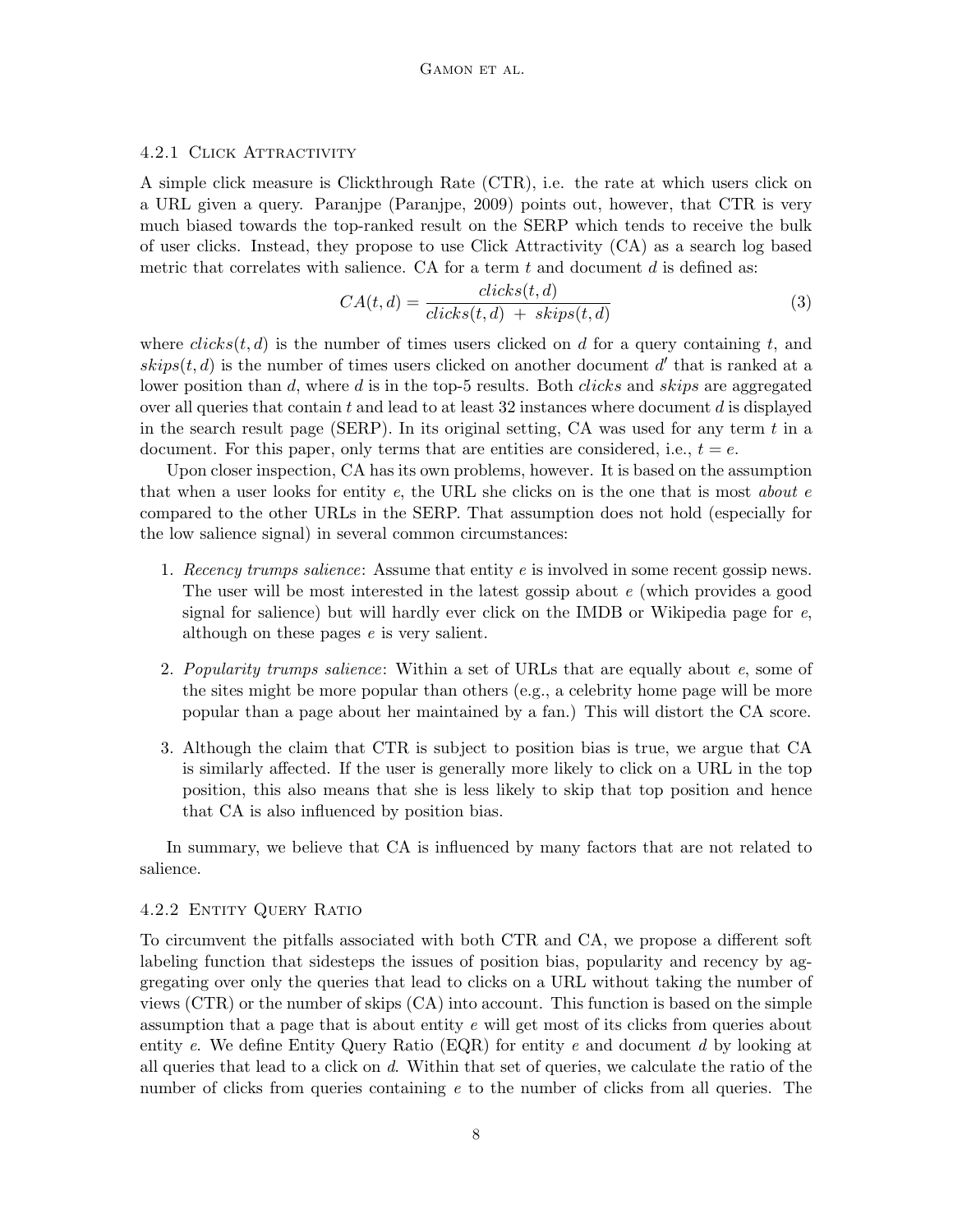notion of a query *containing* an entity e can be defined in two ways. The more restrictive notion is that the query and the entity are an exact match, and the softer notion is that the query contains the entity, but may also contain other words. We experimented with both but found that the exact match method consistently performs best for soft labeling, so we hereon restrict our discussion to the latter. The formal definition of EQR is:

$$
EQR(e,d) = \frac{clicks(e,d)}{\sum_{q \in Q}clicks(q,d)}\tag{4}
$$

where Q is the set of all queries and  $clicks(e, d)$  is redefined as the number of times users clicked on d for a query matching e.

#### 4.3 Learning Algorithm

Both CA and EQR soft labels produce a continuous score between 0 and 1. There are at least three different possibilities for modeling the prediction of the score. The most natural solution for prediction of a continuous salience score is regression, i.e., a model that tries to fit a curve of predicted salience scores to the curve of observed (via soft label) salience. The modeling can also be cast as a ranking problem where the model's task is to rank the top n most salient entities in a page in the correct order. Finally, one could map the regression task into a binary classification task where each entity above a soft label threshold  $\tau$  is considered salient and otherwise non-salient. This approach faces a number of difficulties, however: the best  $\tau$  needs to be determined and forcing a binary decision on a continuous label is typically not very successful compared to a regression approach. We confirmed this suspicion with several classification experiments and for the remainder of the paper we will only consider regression and ranking as appropriate learning tasks.

For both ranking and regression, we utilize boosted decision trees (Friedman, 1999) as our learning algorithm system. This algorithm has a number of advantages: it has been widely used and yields high accuracy; it does not require feature normalization; it can handle a mix of real-valued and binary features; and it can capture non-linearities between features. The hyperparameters are the number of iterations, learning rate, minimum instances in leaf nodes, and the number of leaves. The particular settings for our experiments are described in Section 6.1.

#### 4.4 Features

We represent each entity/document pair  $\langle e, d \rangle$  as a vector of features, listed in full in Table 1. At the highest level, there are three distinct classes of features: (1) those that are computed from properties of e and the whole document collection D, labeled  $F_{e,D}$ ; (2) those that are solely computed from properties of d, labeled  $F_d$ ; and (3) those that are computed from properties of e in d, labeled  $F_{e,d}$ . Document features,  $F_d$ , further sub-divide into categorical features representing the page classification of d, features of the document URL, and length features. Entity/document features,  $F_{e,d}$ , are subcategorized into structural features that relate  $e$  to the structure of  $d$ , web graph features that indicate the frequency of  $e$  in inlinks and outlinks, position features that capture the location of  $e$  in  $d$ , and finally features that capture the frequency of  $e$  in 17 different page segments that are automatically identified based on visual properties (see (Cai, Yu, Wen, & Ma, 2003) for more details and (Song,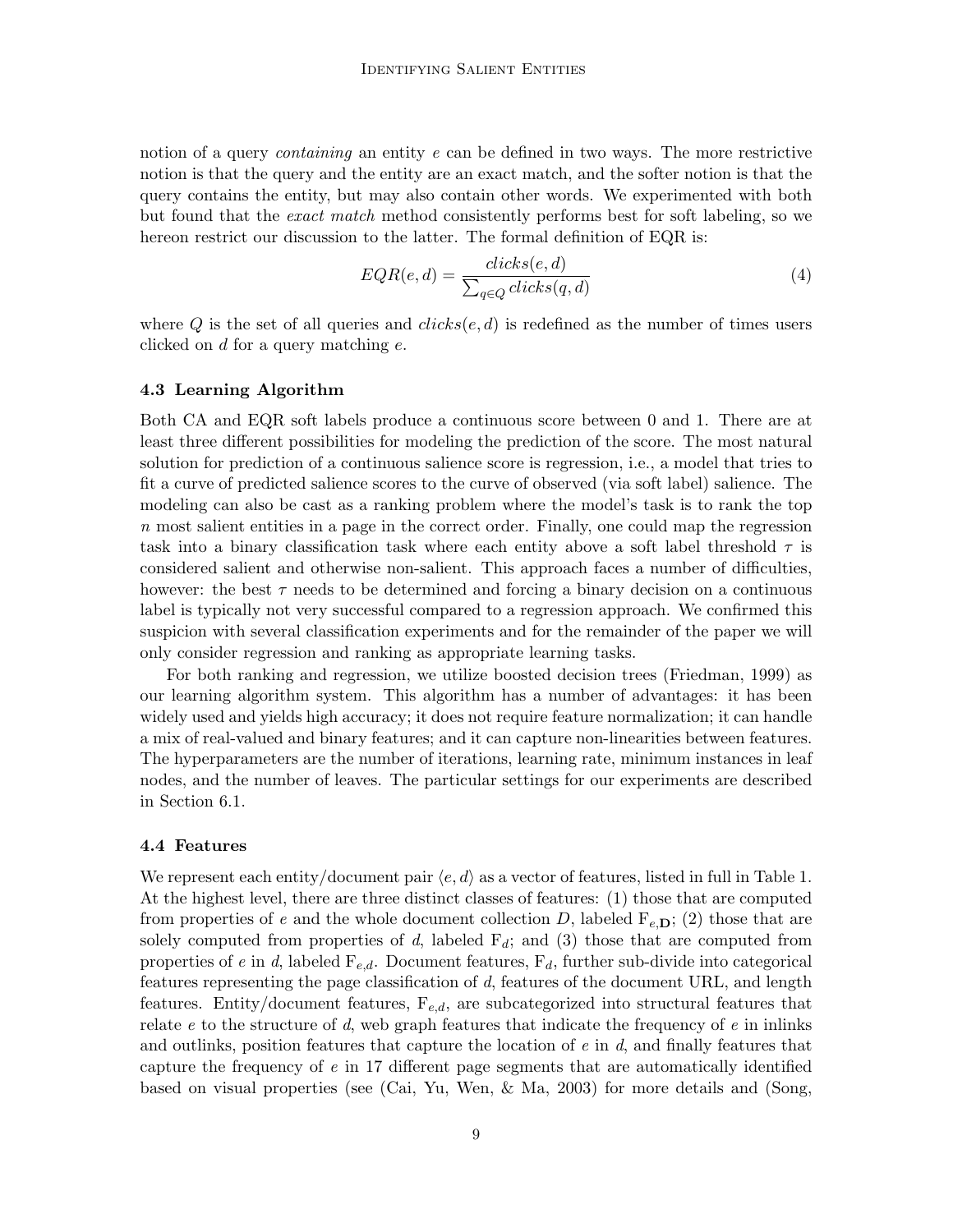| Class          | Family                 | Description                                                                                                                                                                                                                                                                                                                                                                                                                                                                                                                                                   |  |  |
|----------------|------------------------|---------------------------------------------------------------------------------------------------------------------------------------------------------------------------------------------------------------------------------------------------------------------------------------------------------------------------------------------------------------------------------------------------------------------------------------------------------------------------------------------------------------------------------------------------------------|--|--|
| $F_{e,D}$      | Corpus<br>features     | tf, df, idf, tf.idf of $e$ in $D$<br>same in $D_2$ where $D_2$ contains the<br>documents in the top domain of $d$                                                                                                                                                                                                                                                                                                                                                                                                                                             |  |  |
| $\mathbf{F}_d$ | Page<br>classification | page category of $d$<br>junk page score of d<br>inlink spam page score<br>spam page confidence                                                                                                                                                                                                                                                                                                                                                                                                                                                                |  |  |
|                | Url                    | top level domain<br>Url depth                                                                                                                                                                                                                                                                                                                                                                                                                                                                                                                                 |  |  |
|                | Length                 | length of $d$<br>length of main content of $d$                                                                                                                                                                                                                                                                                                                                                                                                                                                                                                                |  |  |
| $F_{e,d}$      | Structural             | e is in the title<br>e is in a meta key word<br>e is in the visual title<br>e is in bold font<br>e is in emphasized font<br>e is in italics<br>norm freq of e in table headers<br>norm freq of e in table body<br>norm freq of e in list body<br>norm freq of $e$ in text<br>norm freq of e in title<br>norm freq of e in meta key words<br>norm freq of e in visual title<br>norm freq of $e$ in bold font<br>norm freq of e in emphasized font<br>norm freq of $e$ in italics<br>e is part of Url<br>e is in domain part of Url<br>e is in last part of Url |  |  |
|                | Web graph              | norm freq of $e$ in out anchors<br>norm freq of e in in anchors                                                                                                                                                                                                                                                                                                                                                                                                                                                                                               |  |  |
|                | Position               | first offset of $e$<br>last offset of e<br>mean offset of e<br>standard deviation of offset of e<br>first offset of e in main content<br>last offset of e in main content<br>mean offset of e in main content<br>standard deviation of offset of e in<br>main content                                                                                                                                                                                                                                                                                         |  |  |
|                | Page<br>segmentation   | norm freq of e in several different<br>page segments                                                                                                                                                                                                                                                                                                                                                                                                                                                                                                          |  |  |

Table 1: All features, classified according to class and family, used to train our salience models. Boldface features are new compared to Paranjpe (Paranjpe, 2009).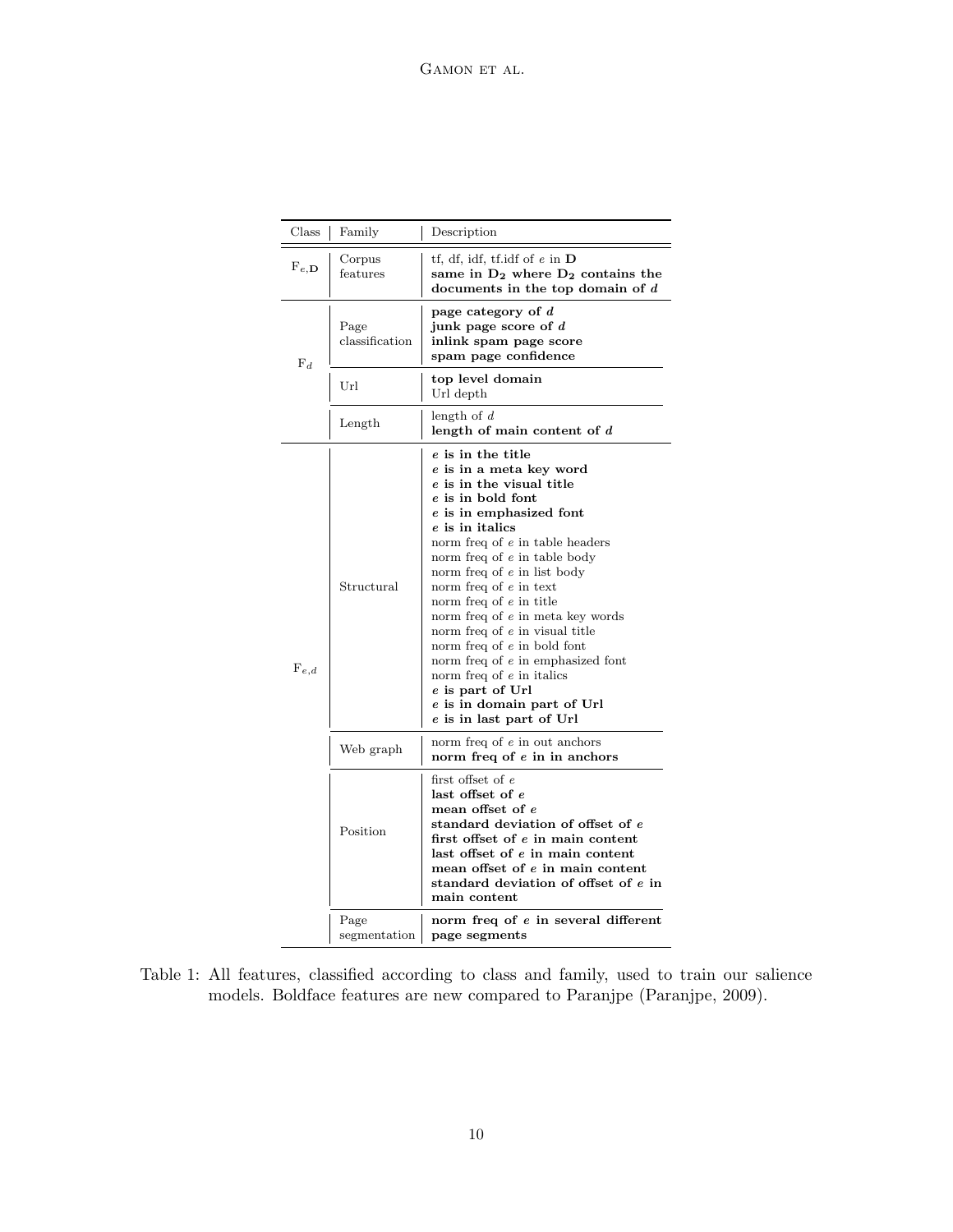Liu, Wen, & Ma, 2004) for other work that used visual blocks as input). Boldface features in Table 1 indicate additions to the feature set used in (Paranjpe, 2009). The total number of resulting features is 7,544, consisting of 59 numeric features and 7,485 binary features representing all observed values of the categorical features.

## 5. Evaluation Methodology

In this section, we describe how we construct our test datasets and the metrics that we use for analyzing the performance of a salience function  $\sigma$ .

#### 5.1 Test Set Construction

Let  $\rho$  be a graded relevance scoring function for a document d and entity e:

$$
\rho : \mathbf{D} \times \mathbf{E} \to \{ \mathbf{MS}, \mathbf{LS}, \mathbf{NS} \}
$$
\n<sup>(5)</sup>

where for  $\rho(d, e)$ :

- Most Salient (MS) indicates that d is mostly about  $e$ , or  $e$  plays a prominent role in the content of d;
- Less Salient (LS) indicates that e plays an important role in some parts of the content of d; and
- Not Salient (NS) indicates that  $d$  is not about  $e$ .

We define a test set  $\mathbf{T} = \{ \rho, \mathbf{\Delta} \}$  where  $\mathbf{\Delta} = \{ (d, \mathbf{E}_{\mathbf{d}}) : d \in \mathbf{D}, \mathbf{E}_{\mathbf{d}} \subset \mathbf{E} \}$  as a collection of pairs of web pages and entities for which we have a gold standard  $\rho$ .

We start by constructing a universe of web pages by mining all the shared URLs on the full firehose of Twitter.com during May 2012. We discarded any URL that redirected to a query on a search engine. Second, we removed all links to YouTube.com since we observed during our study in Section 3.2 that the salient entities here are most often trivial to identify using a simple heuristic over the DOM tree. Finally, we removed any URL that did not receive at least three clicks on a commercial search engine during a six month period overlapping with our Twitter data. The final set consists of over half a million URLs, for which we have access to a full crawl of the content.

From this set of web pages, we produce 2414 manually annotated test cases for our experiments, spanning two test sets outlined below. Each test set consists of randomly sampled web pages such that each page contains fifty or fewer entities to facilitate manual annotation. The first set, labeled HEAD, consists of a traffic-weighted random sample of web pages from our universe of URLs, where the traffic weights are estimated using the number of clicks each URL received during a six month period. This set represents the head distribution of our URLs. The second test set, labeled TAIL, consists of a uniform random sample of web pages from our universe of URLs. This set represents the long tail of the web.

For each web page in our test sets, we built the set of entity mentions by running the Named Entity Recognizer, described in Section 3.2.1, on the content of each page. There are 1228 candidate entities in the HEAD set and 1186 in the TAIL set.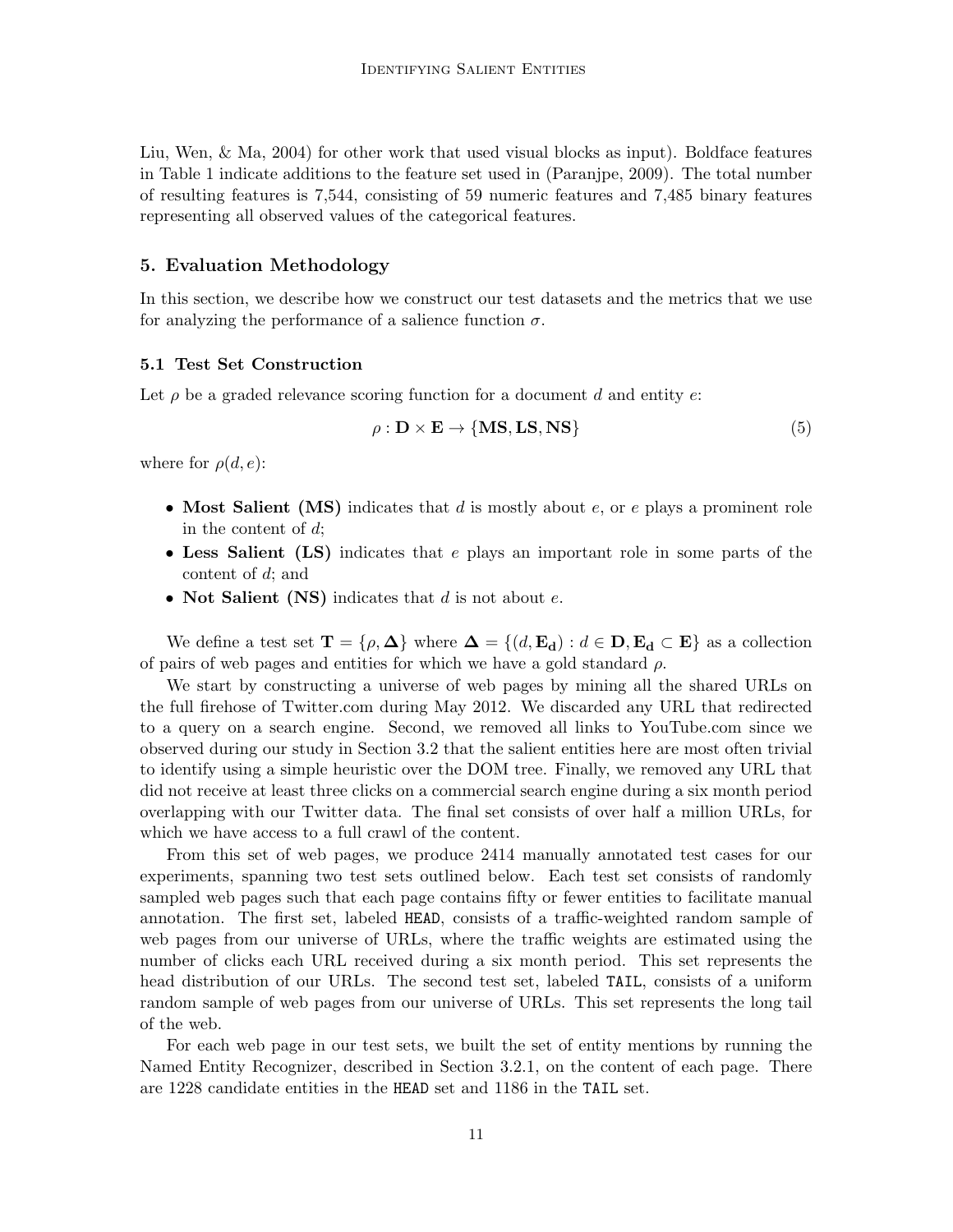|                                    | if $\rho(d, e) = MS$<br>otherwise                                                                                                                                          |
|------------------------------------|----------------------------------------------------------------------------------------------------------------------------------------------------------------------------|
| $\phi_{bin}(d, e) = \begin{cases}$ |                                                                                                                                                                            |
|                                    |                                                                                                                                                                            |
|                                    |                                                                                                                                                                            |
|                                    | $\phi_{tri}(d,e) = \begin{cases} 1 & \text{if } \rho(d,e) = \mathbf{MS} \\ 0.5 & \text{if } \rho(d,e) = \mathbf{LS} \\ 0 & \text{if } \rho(d,e) = \mathbf{NS} \end{cases}$ |

Table 2: Numeric conversion functions  $\phi$  of graded relevance scores  $\rho$ .

To complete HEAD and TAIL, we construct gold standard relevance assessments,  $\rho$ , for each entity-document pair. We used a crowdsourcing tool to collect relevance judgments (MS, LS, or NS, see Section 5.1) from non-expert paid judges. For each entity-document pair, we requested five judgments. We removed all judgments from bad judges, which were identified as those whose mean judgment score was further than two standard deviations from the mean of all judges. This resulted in the removal of four judges for HEAD and seven for TAIL. The task had fair agreement for both test sets, with a Fleiss'  $\kappa$  score of 0.29 on HEAD and 0.25 on TAIL. Three expert judges then adjudicated the majority vote for each entity-document pair.

The HEAD and TAIL test sets along with their gold standard annotations are available at http://research.microsoft.com/research/downloads/details/5a2ddfde-83f7-4962-9ad7-d80c d5098f38/details.aspx.

#### 5.2 Performance Metrics

To assess the quality of a salience function  $\sigma$  on a test set T, we compute the aggregate performance against the salience judgements given by the human judges. We consider two types of applications. First, rank-sensitive applications, such as those deriving relevance features for a search ranking function, require the top- $K$  most salient entities. For these, classic IR metrics such as nDCG (normalized discounted cumulative gain) and MAP (mean average precision) are applicable (Manning et al., 2008). Second, in class-sensitive applications, such as highlighting the salient entities on a document, we require all the salient entities on the page. For this class of applications, **Precision**, **Recall**, and **F1** metrics are applicable.

Below we define nDCG and MAP with respect to a system  $\sigma$ , its corresponding ranking function  $R_{\sigma}$  (Eq. 2), and test set **T**.

$$
\mathbf{nDCG_T}(\sigma) = \frac{1}{\mid \mathbf{T} \mid} \times \sum_{(d,\mathbf{R_d^o}) \in \mathbf{T}} \frac{\sum_{r=1}^{|\mathbf{R_d^o}|} \frac{2^{\phi_{tri}(d, e_r)} - 1}{\log_2(r+1)}}{IDCG(d, \mathbf{E_d})}
$$

where  $\phi_{tri}(d, e_r)$  maps the relevance score of  $e_r$  in d to a real-valued score according to Table 2, and  $IDCG(d, \mathbf{E}_d)$  is the ideal DCG if  $\mathbf{E}_d$  was perfectly ranked.

$$
\textbf{MAP}_{\textbf{T}}(\sigma) = \frac{1}{\mid \textbf{T} \mid} \times \sum_{(d,\textbf{R}_{\textbf{d}}^{\sigma}) \in \textbf{T}} \frac{\sum_{r=1}^{|\textbf{R}_{\textbf{d}}^{\sigma}|} \phi_{bin}(d, e_{r})Prec(\textbf{R}_{\textbf{d}}^{\sigma}[1, \textbf{r}], d)}{\sum_{r=1}^{|\textbf{R}_{\textbf{d}}^{\sigma}|} \phi_{bin}(d, e_{r})}
$$

where  $\mathbf{R}_{d}^{\sigma}[\mathbf{1},\mathbf{r}] = \{e_1,...,e_r | e_i \in R_d^{\sigma}\}, \phi_{bin}(d,e_r)$  indicates if the entity at rank r is salient or not in  $d$  (see Table 2), and: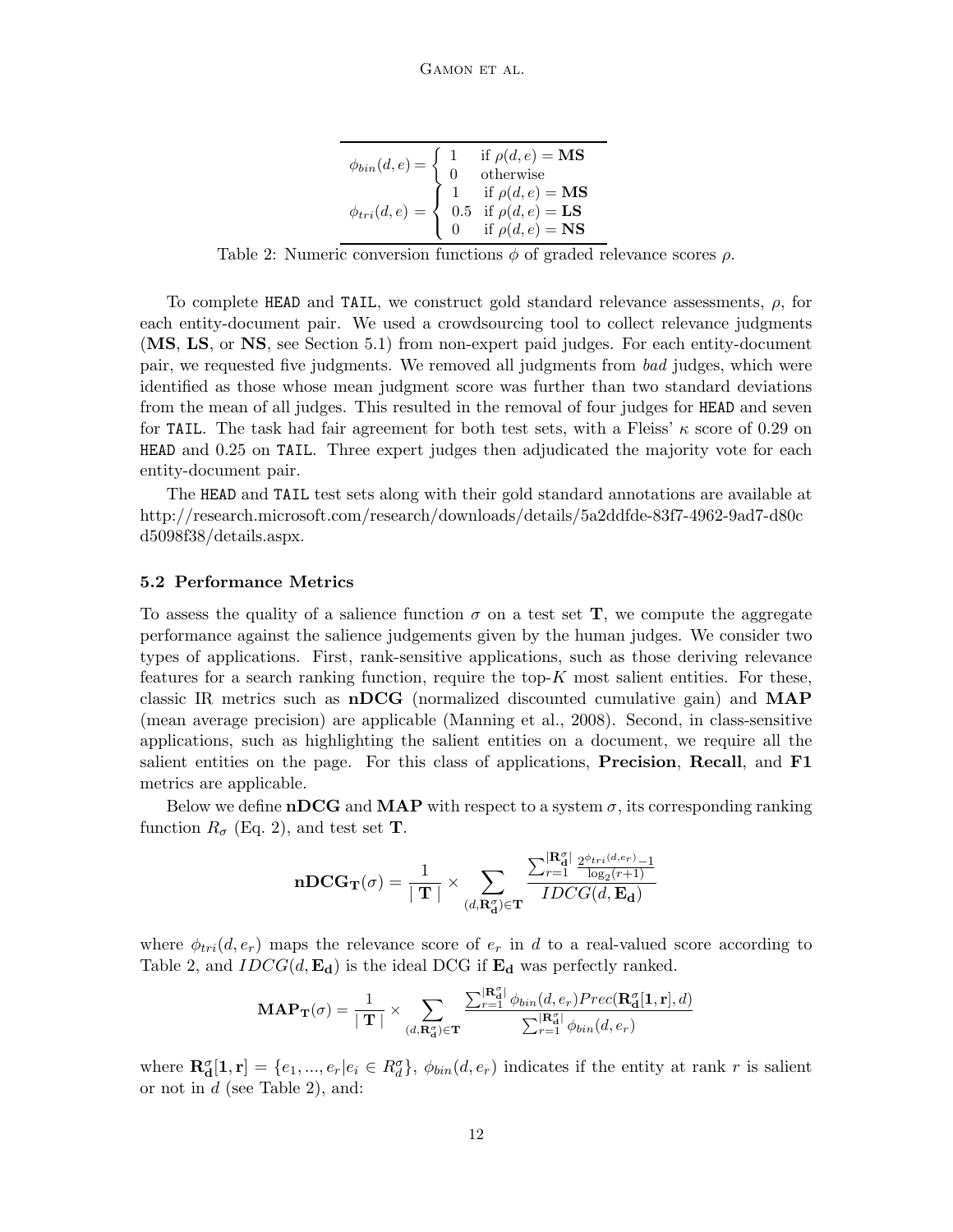|                                 | <b>HEAD</b>       |                   |                   |                   |                   |  |  |
|---------------------------------|-------------------|-------------------|-------------------|-------------------|-------------------|--|--|
|                                 | nDCG@1            | nDCG@5            | MAP@1             | MAP@5             | F1                |  |  |
| $CA_{base}$                     | 0.49              | 0.54              | 0.28              | 0.33              | 0.55              |  |  |
| $EQR_{base}$                    | 0.51              | 0.54              | 0.20              | 0.28              | 0.55              |  |  |
| <b>CA TFIDF</b>                 | 0.66              | 0.73              | 0.38              | 0.46              | 0.63              |  |  |
| $CA$ PJP                        | 0.70              | 0.80              | 0.42              | 0.51              | 0.66              |  |  |
| $CA$ <sub>-ALL</sub>            | $0.80^{\dagger}$  | $0.85^\dagger$    | $0.52^{\dagger}$  | $0.57^{\dagger}$  | 0.70              |  |  |
| <b>CA ALL RANK</b>              | $0.80^{\dagger}$  | $0.85^{\ddagger}$ | $0.52^{\dagger}$  | 0.57              | 0.70              |  |  |
| <b>EQR_TFIDF</b>                | 0.60              | 0.71              | 0.32              | 0.43              | 0.59              |  |  |
| EQR_PJP                         | $0.82^{\ddagger}$ | 0.81              | $0.54^{\ddagger}$ | $0.56^{\dagger}$  | 0.69              |  |  |
| EQR_ALL                         | $0.82^{\ddagger}$ | $0.85^\dagger$    | $0.54^{\ddagger}$ | $0.58^{\dagger}$  | $0.75^{\dagger}$  |  |  |
| EQR_ALL_RANK                    | $0.80^{\dagger}$  | $0.84^{\dagger}$  | $0.52^{\dagger}$  | $0.58^{\dagger}$  | $0.75^{\dagger}$  |  |  |
|                                 | <b>TAIL</b>       |                   |                   |                   |                   |  |  |
|                                 |                   |                   |                   |                   |                   |  |  |
|                                 | nDCG@1            | nDCG@5            | MAP@1             | MAP@5             | F1                |  |  |
|                                 | 0.43              | 0.46              | 0.27              | 0.32              | 0.42              |  |  |
| $CA_{base}$<br>$\rm EQR_{base}$ | 0.43              | 0.46              | 0.12              | 0.27              | 0.42              |  |  |
| <b>CA TFIDF</b>                 | 0.54              | 0.57              | 0.29              | 0.38              | 0.48              |  |  |
| CA_PJP                          | 0.60              | 0.65              | $0.35^{\dagger}$  | 0.47              | 0.55              |  |  |
| CA ALL                          | $0.65^{\dagger}$  | $0.76^{\ddagger}$ | $0.40^{\dagger}$  | $0.54^{\dagger}$  | $0.61^{\dagger}$  |  |  |
| <b>CA_ALL_RANK</b>              | $0.73^{\ddagger}$ | $0.72^{\dagger}$  | $0.48^{\dagger}$  | $0.54^{\dagger}$  | $0.59^{\dagger}$  |  |  |
| <b>EQR_TFIDF</b>                | 0.56              | 0.58              | 0.31              | 0.40              | 0.49              |  |  |
| EQR_PJP                         | $0.65^{\dagger}$  | $0.66^{\dagger}$  | 0.40              | 0.46              | 0.56              |  |  |
| EQR_ALL                         | $0.73^{\ddagger}$ | $0.77^{\ddagger}$ | $0.48^{\ddagger}$ | $0.58^{\ddagger}$ | $0.64^{\ddagger}$ |  |  |

Table 3: Results on HEAD and TAIL using rank-sensitive metrics (nDCG and MAP) and classification-sensitive metric F1. † indicates statistical significance over the soft labeling baselines and the tf.idf feature configuration; ‡ further indicates statistical significance over CA PJP (significance assessed using Student's t-Test with  $p$ -value  $= 0.1$ ). Bold indicates the highest achieved score on each metric.

$$
\mathbf{Prec}(\mathbf{R}, d) = \frac{\sum_{r=1}^{|\mathbf{R}|} \phi_{bin}(d, e_r)}{|\mathbf{R}|}
$$

Recall and F1 follow trivially.

# 6. Experimental Results

#### 6.1 Experimental Setup

We construct two training sets, one using the Click Attractivity  $(CA)$  method from Section 4.2.1, and the other using our Entity Query Ratio (EQR) method from Section 4.2.2. We first ran our NER system on the content in our Web Page Data, discarding those pages in our HEAD and TAIL test sets, and associated all queries from the US English market of a search engine that led to a click on the pages during a six month period. We computed the CA and EQR scores for each entity. Many entity-URL pairs receive a zero score because no query mentioning the entity leads to any click on the URL. Although such an entity-URL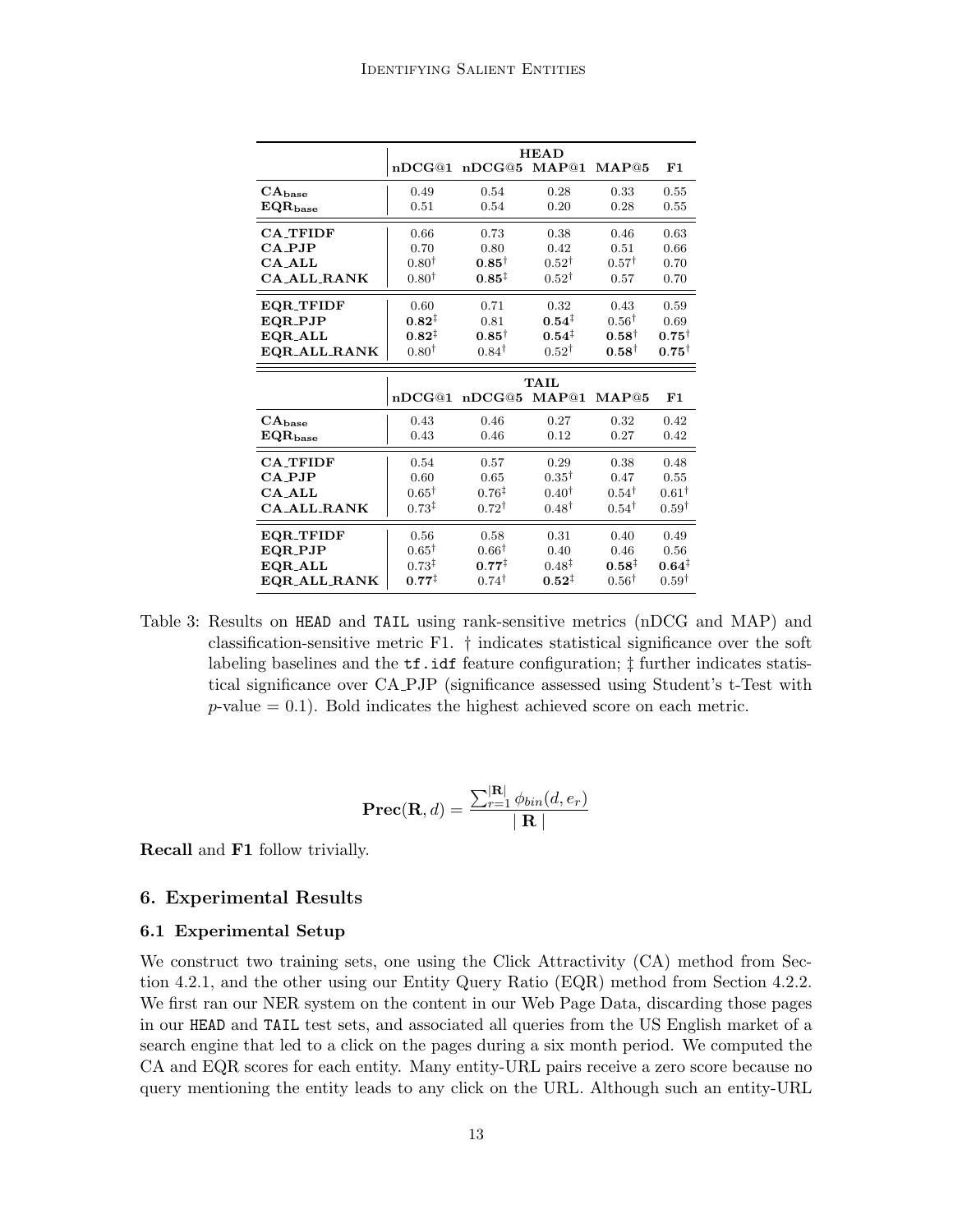pair could in fact be salient (even with six months of web search log data, there is sparsity in the tail), in most cases the pair is non-salient. In our experiments, we tried configurations that included all zero-scoring entity-URL pairs, none of them, and balancing the number of zero-scoring pairs to be equal to the number of non-zero-scoring pairs via random sampling. The balanced configurations consistently and by a large margin outperformed the others, and hereon we consider only balanced configurations. For the EQR soft label, our final training set contains 66,055 entity-URL pairs; for the CA soft label the number of entity-URL pairs in the training set is  $48,759^4$ .

To complete the training sets, for each soft-labeled entity-URL pair, we computed the features listed in Table 1. We used a commercial search engine to compute features that require web graph data or page classification. To set the hyperparameters of our regression and ranking models from Section 4.3, we perform a sweep of 144 combinations of parameter settings on a three-fold cross validation, for each system configuration.

Each system that we train and evaluate consists of three choices: soft labeling method (CA vs. EQR), feature set (selected from those listed in Table 1), and model type (regression and ranking).

We consider the following five baselines against which to test our systems:

- $CA<sub>base</sub>$  and  $EQR<sub>base</sub>$ : The systems that use the CA and EQR soft labels as their prediction (without a learned model);
- CA\_TFIDF and EQR\_TFIDF: Regression models using only the tf, df, tf.idf features.
- CA PJP: Current state-of-the-art model (Paranjpe, 2009).

We report our results on the following system configurations:

- **EQR\_PJP**: Regression model with the feature set from (Paranjpe, 2009) with our soft labeling function.
- CA ALL and EQR ALL: Regression models with all features from Table 1.
- CA ALL RANK and EQR ALL RANK: Ranking models with all features.

#### 6.2 System Comparison

Table 3 lists the performance of our baseline and system configurations on both the HEAD and TAIL datasets. We report nDCG and MAP scores (at 1 and 5) and F1. **EQR\_ALL** and **EQR\_ALL\_RANK**, our best configurations, significantly outperform the soft labeling baselines, on both HEAD and TAIL, by 37% and 51% on F1, respectively. On TAIL, we improve on the previous state of the art, **CA\_PJP**, significantly on all metrics, by  $16\%$  on F1. On HEAD, we show significant improvement over  $\mathbf{C}\mathbf{A}$  **PJP** in the first position on both nDCG and MAP.

In general, the HEAD is "easier" than the TAIL in the sense that absolute metrics are higher, and that the choice of feature sets and soft labeling function matters less. This is not surprising for two reasons: (1) the soft label signal is reliable only in the head because

<sup>4.</sup> This discrepancy in number of training cases is due to the fact that we only compute the CA label for documents in the top 5 displayed search results, to keep the CA signal sufficiently reliable.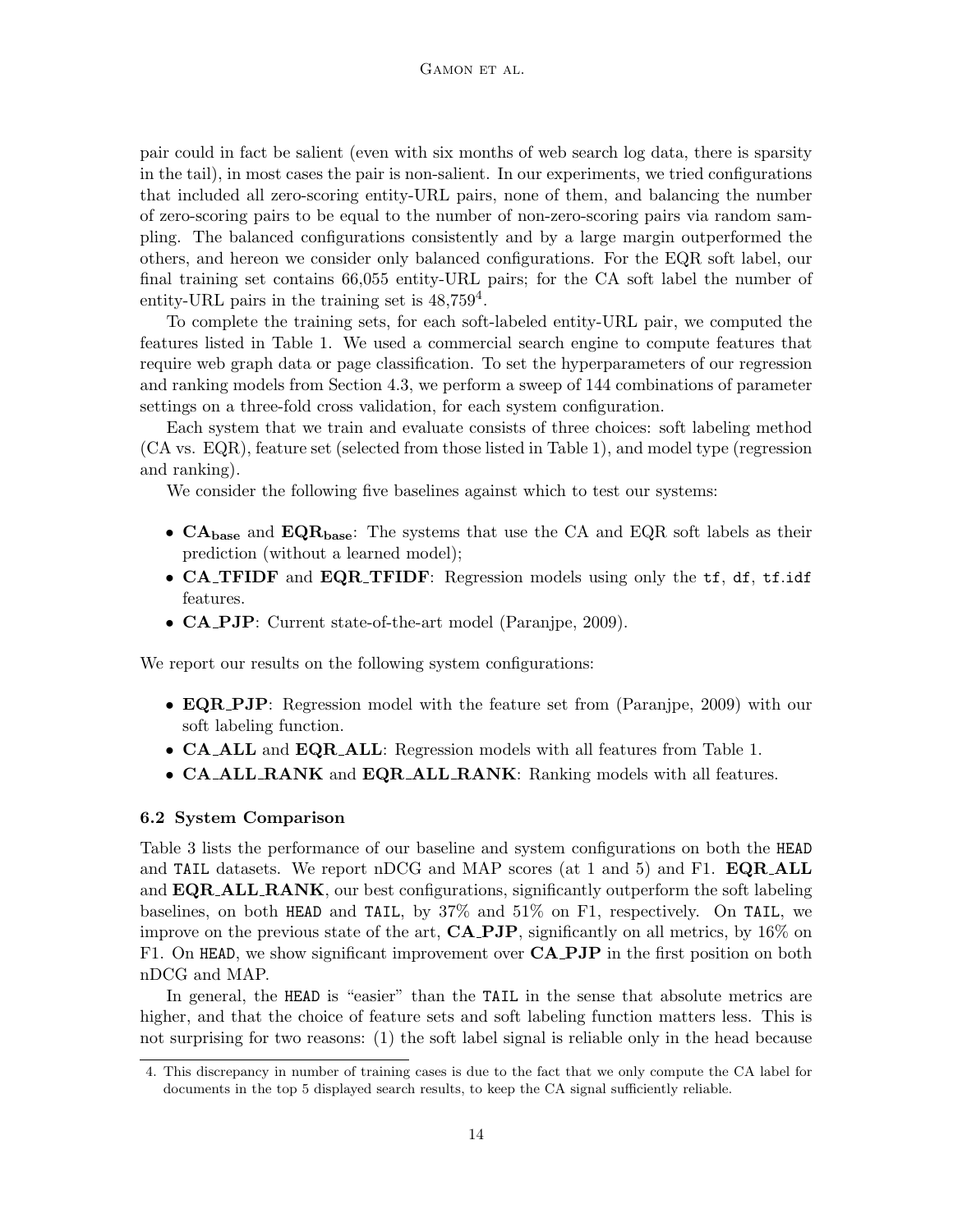

Figure 1: Comparison of precision vs. recall curves for: HEAD (a and b) and TAIL (c and d); and CA (a and c) and EQR (b and d) soft-labeling techniques. ALL outperforms PJP on all configurations and EQR soft-labeling outperforms CA on all configurations. BEST indicates our best configuration consisting of EQR soft labeling and ALL features.

it is extremely sparse in the tail; and (2) the head is represented dominantly in the training data. As (Paranjpe, 2009) points out, the strategy behind learning a salience model from a soft label is to learn from the cases where we have a good supervision signal and to generalize to the cases in the tail. Given this argument, our expectation was to see gains mostly in the tail for our proposed soft labeling function and feature set **EQR\_ALL**. The positive gains on the HEAD were unexpected.

The results indicate that the choice of the soft labeling function is important. On TAIL, the trend is that EQR outperforms CA overall as a training signal. On HEAD, the soft labeling technique matters less; using our full feature set, both techniques yield similar performance except on F1 where EQR outweighs CA.

As discussed in Section 5.2, we consider both rank-sensitive applications and classsensitive applications. As such we also test rank model configurations trained explicitly to optimize nDCG. Using our rank models, we observe par performance against the regression models on HEAD. On TAIL, the rank models outperform regression in the first position on nDCG and MAP.

Figure 1 shows the precision/recall characteristics on HEAD and TAIL, with CA and EQR soft labeling techniques combined with three different feature sets. The TFIDF features underperform compared to the other feature sets in all settings. The PJP feature set improves precision/recall in all cases against TFIDF, but in a more pronounced fashion when used with the EQR soft labels. The best precision/recall curves are obtained from  $\mathbf{EQR}\text{-}\mathbf{ALL}$ .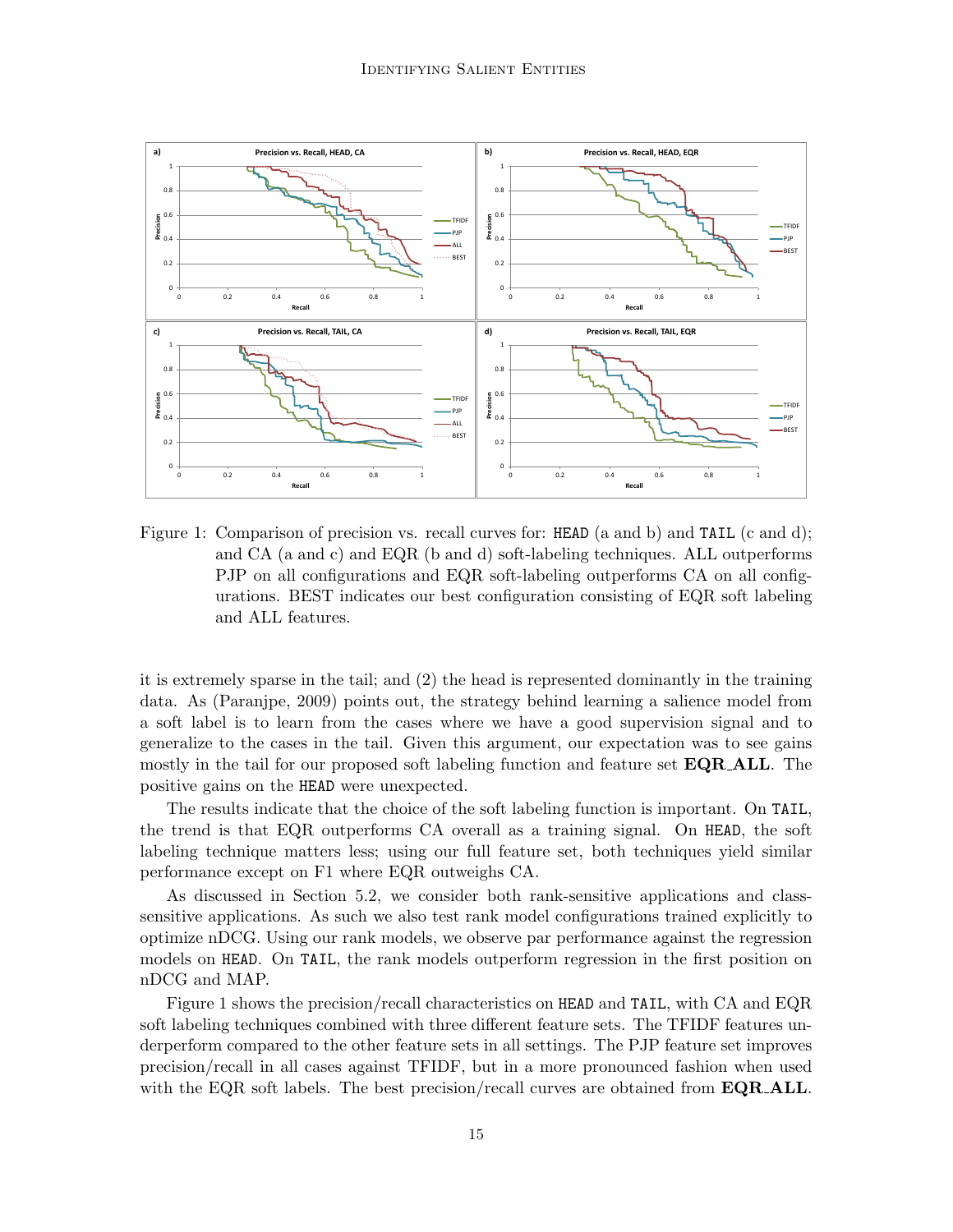The dotted lines in (a) and (c) superimpose the best system curve  $(\mathbf{EQR}\text{-}\mathbf{ALL})$  on the CA results, highlighting the observation that the best system produces precision/recall gains especially in the region where precision is greater than 0.7. At recall  $\sim$  0.6 the precision gain on HEAD is nearly 7.5 points, on tail it is nearly 10 points at  $\sim 0.5$  recall.

### 6.3 Contribution of Feature Families

### 6.3.1 Feature Weights

Examination of the feature weights in  $\mathbf{EQR}\text{-}\mathbf{ALL}$  reveals that the strongest salience cues are the position and the frequency of the entity in the document and anchor text. In the model, 174 features receive non-zero weights. The top five features are: the frequency of  $e$ in the anchor text, document and title, and the  $df$  of e and offset of e in the document. The next series of 37 features in order of feature weight is a mix of page classification, position, URL, structural and page segmentation features with no discernible prominence of any of these families. The binary features representing top level domains and page categories occur in the lower weight area of the feature list, with the exception of the binary feature indicating that the top level domain is Wikipedia - this feature ranks  $11^{th}$  which is not surprising given the frequency and highly specific structure of this domain. Domains and page categories in the medium range of feature weights include: Amazon.com, News category, Arts category, Recreation/Outdoors category, Computers category etc.

### 6.3.2 Feature Ablation

Table 4 lists the results of a feature ablation study relative to our best model, **EQR\_ALL**. Many features in  $\mathbf{EQR}\text{-}\mathbf{ALL}$  require either a sizeable web crawl or components that are typically part of a commercial search engine, such as page classifiers and page segmentation models. The first block in the table, **EQR\_DOC**, addresses the question how well our salience model would perform without access to any features that rely on this information. This configuration would be relevant for a system that is trained outside of a search engine. Note, though, that the soft label is also unavailable without access to a web search log, so such a system would either have to rely on manually labeled data for training or design a new soft labeling function. On HEAD, the difference is minimal and not statistically significant, except for F1 where  $\mathbf{EQR}\_\mathbf{ALL}$  outperforms  $\mathbf{EQR}\_\mathbf{DOC}$ . In TAIL, however, the **EQR\_ALL** achieves better results, with significant gains in  $nDCG@1$  and  $nDCG@5$ .

The second block in Table 4 compares EQR ALL with models trained with the individual feature families listed in Table 1. We omit the feature families that do not take into account the entity. These features are useful in conjunction with others, however they do not make sense to test separately since they will have identical output for all entities in a document. Few of the results are statistically significant, but we observe the following trends. On HEAD, the Position family fared best on all metrics except F1. On TAIL, Position and Structural families scored the highest.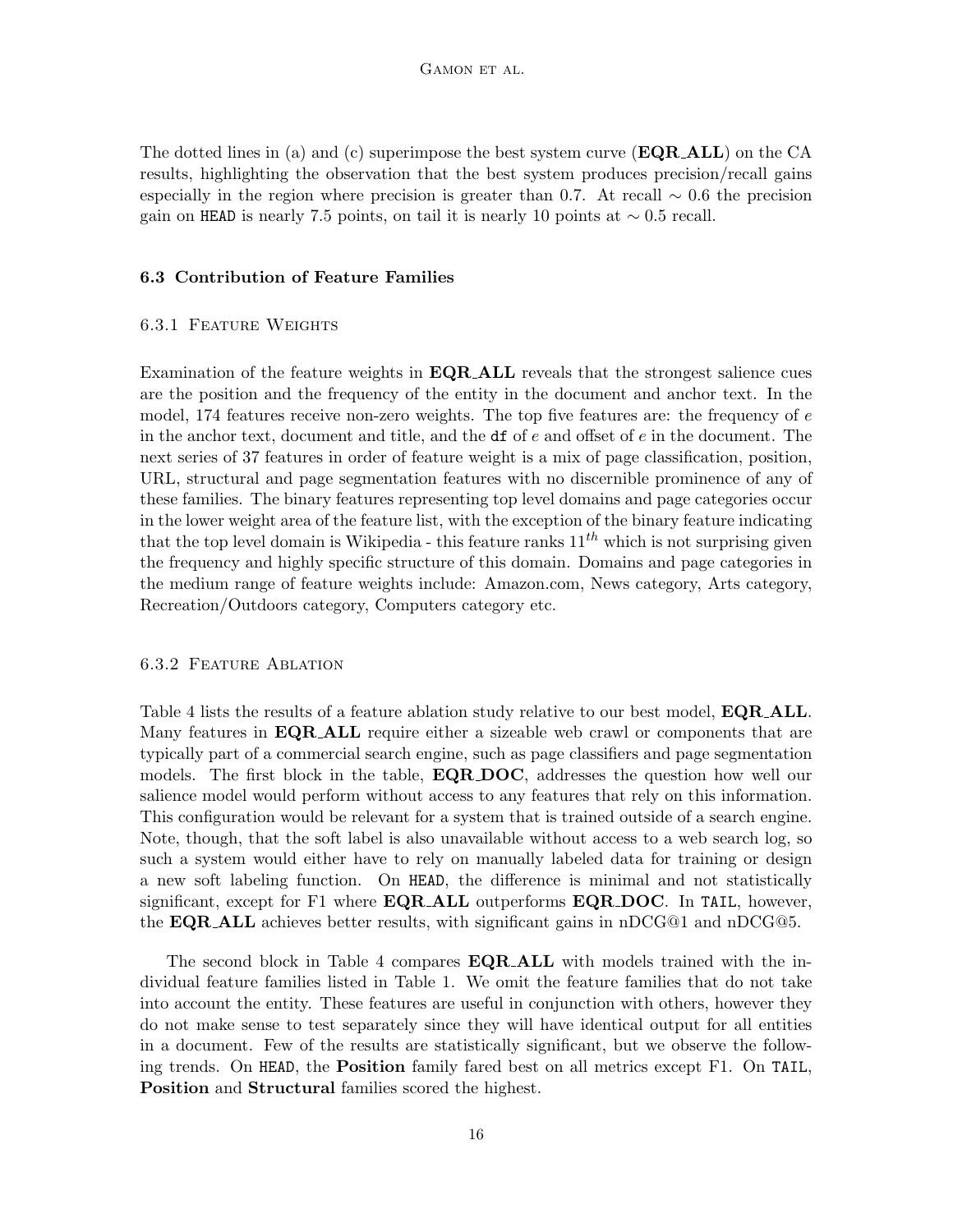|                                     | <b>HEAD</b>                          |                                      |                          |                          |                                      |  |  |
|-------------------------------------|--------------------------------------|--------------------------------------|--------------------------|--------------------------|--------------------------------------|--|--|
|                                     | nDCG@1                               | nDCG@5                               | MAP@1                    | $\mathbf{MAP@5}$         | F1                                   |  |  |
| EQR_ALL                             | 0.82                                 | 0.85                                 | 0.54                     | 0.58                     | 0.75                                 |  |  |
| EQR_DOC                             | 0.82                                 | 0.84                                 | 0.54                     | 0.59                     | $0.69^{\dagger}$                     |  |  |
| EQR_Corpus<br>EQR_Structural        | $0.62^{\dagger}$<br>$0.72^{\dagger}$ | $0.74^{\dagger}$<br>$0.75^{\dagger}$ | $0.34^{\dagger}$<br>0.42 | $0.44^{\dagger}$<br>0.50 | $0.61^{\dagger}$<br>$0.66^{\dagger}$ |  |  |
| EQR_WebGraph<br><b>EQR_Position</b> | 0.74<br>0.78                         | 0.79<br>0.82                         | 0.46<br>0.48             | 0.52<br>0.53             | 0.70<br>0.69                         |  |  |
| EQR_PageSeg                         | 0.74                                 | 0.80                                 | 0.46                     | 0.50                     | $0.64^{\dagger}$                     |  |  |
|                                     |                                      |                                      |                          |                          |                                      |  |  |
|                                     |                                      |                                      | <b>TAIL</b>              |                          |                                      |  |  |
|                                     | nDCG@1                               | nDCG@5                               | MAP@1                    | MAP@5                    | F1                                   |  |  |
| EQR_ALL                             | 0.73                                 | 0.77                                 | 0.48                     | 0.58                     | 0.64                                 |  |  |
| EQR_DOC                             | $0.68^{\dagger}$                     | $0.68^{\dagger}$                     | 0.42                     | 0.50                     | 0.58                                 |  |  |
| EQR_Corpus                          | $0.58^{\dagger}$                     | $0.63^{\dagger}$                     | $0.33^{\dagger}$         | $0.44^{\dagger}$         | $0.51^{\dagger}$                     |  |  |
| <b>EQR_Structural</b>               | 0.75                                 | $0.65^{\dagger}$                     | 0.50                     | 0.53                     | 0.58                                 |  |  |
| EQR_WebGraph<br><b>EQR_Position</b> | $0.65^{\dagger}$<br>0.73             | $0.59^{\dagger}$<br>0.69             | $0.38^{\dagger}$<br>0.46 | $0.46^{\dagger}$<br>0.52 | $0.54^{\dagger}$<br>0.60             |  |  |

Table 4: Feature ablation experiments on HEAD and TAIL against our best performing model EQR ALL. The first comparison block consists of only features that are not accessible to a typical commercial search engine, EQR DOC. The second block corresponds to each of the feature families listed in Table 1 that involve the entity. † indicates statistical significance under the EQR ALL configuration using Student's t-Test with  $p$ -value  $= 0.1$ .

#### 6.4 Error Analysis

#### 6.4.1 Soft Labeling Errors

When analyzing CA and EQR and their scores on various entities, the following observations emerge:  $CA$ 's high scores  $(> 0.8)$  and zero scores conform well to human judgment, while it shows more errors in the range of non-zero scores to mid-level scores. For example, the 1994 song "Dummy Crusher" by Kerbdog receives a CA score of only 0.05 on the Wikipedia page with the same title, while its EQR score is 1. "Dummy Crusher" happens to also be a popular online game, which likely means that many users who issue the query are looking for the game rather than the song, hence they will skip the Wikipedia link in favor of the "Play Dummy Crusher" game URL. EQR, on the other hand, is based on the information that all of the users who land on the Wikipedia page after a query have issued a "Dummy Crusher" query. While this set of users may be very small compared to the ones who are looking for the game, EQR is not influenced by popularity.

A closer look at the cases where CA assigns a low score to an entity that is actually salient on the page leads to the hypothesis that two main reasons may contribute to this error. First, popular entities such as celebrities are likely to trigger video and image search results in the SERP, which may cause the user to skip the Wikipedia page in favor of the more visually attractive content. Second, news and entertainment articles about celebrities may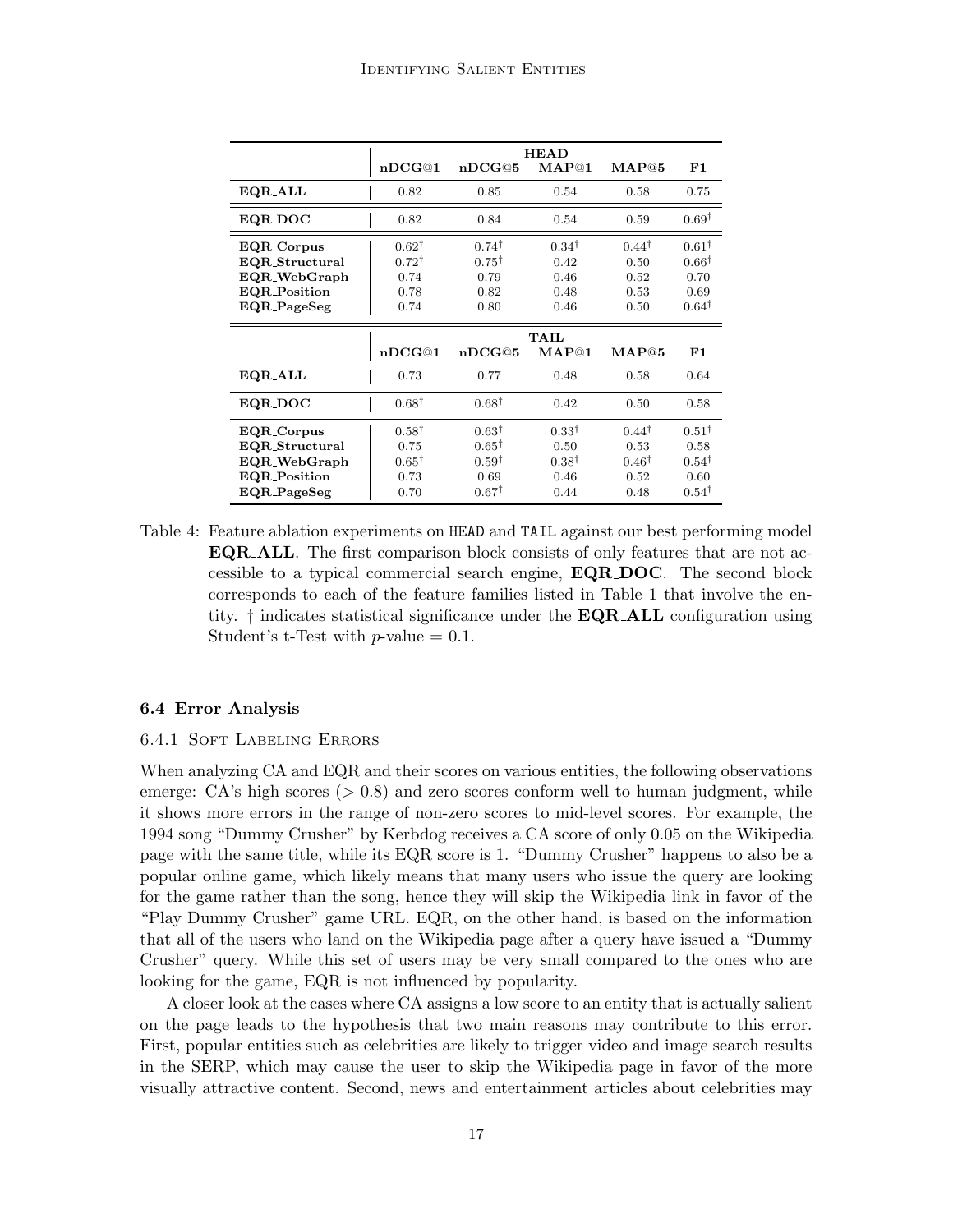be skipped in favor of image galleries or more comprehensive web pages about the celebrity, their currently popular TV show, etc. In general, the "skipping" behavior exploited by CA is influenced by many factors of search result presentation and popularity that are independent of the aboutness of the displayed pages, as hypothesized in Section 4.2.1.

For EQR, we again observe that the high scores correspond nearly without error to the human assessment. The mid- and low range of scores, however, show better reliability than in CA. For example, a celebrity who is the subject of an entertainment news article is correctly scored highly by EQR. One notable source of low score errors for EQR is spelling or naming variants. "Margarita Island" gets a high salience score on the Wikipedia page for "Isla Margarita", while "Isla Margarita" itself gets a low score, presumably because the Spanish original term is not used as often in English queries as the English variant.

To summarize, while EQR proves to be the more reliable soft labeling method, both EQR and CA have shortcomings: CA is unreliable when external factors influence the click/skip behavior, such as position bias and popularity. EQR, on the other hand, suffers from spelling and naming variations. Note, however, that the latter cause for error is more easily remedied (for example by conflating queries/entities that have a strong lexical similarity).

#### 6.4.2 Prediction Errors

We turn now to the prediction errors in  $\mathbf{EQR}\text{-}\mathbf{ALL}$  versus  $\mathbf{CA}\text{-}\mathbf{PJP}$ . We find that in those cases where the two models make significantly different predictions, EQR ALL often has the higher entity salience score. Our features tend to lead to improved performance in cases where a salient entity is hidden in a less conspicuous position, e.g., when it is not present in the title or in the first paragraph. In these cases, CA PJP often underestimates salience. A common problematic case for both models is the presence of salient entities in banners on the web page. While these entities are typically not salient (e.g. the entity "BBC News" on the banner of a news story), there are exceptions when the page is actually the home page for the entity. While our current features are not sufficient to make the proper distinctions, more sophisticated features could potentially solve this problem. For example, the structure of the text on the page (article-type, multi-paragraph, multi-sentence text versus menu/navigation-type content) might be a helpful cue in these cases. Not unexpectedly, both models also struggle when a web page contains multiple lexical variants of an entity's name (e.g. the baseball star Troy Tulowitzki and his nickname Tulo), indicating that adding coreference resolution for entities (and pronouns) to our system would help.

## 7. Conclusion

Mining meaningful connections between entities and content has proven difficult because of the large percentage of entities that are not salient or central to the documents in which they occur. This paper formalizes and addresses the task of ranking and classifying entity-URL pairs according to the salience of the entity in the document. We propose a system with the following properties: the system is cost-effective to build and improves upon the state of the art. To eliminate the need for expensive manual annotations, we propose weakly-supervised learned models combined with a novel method for automatically labeling large quantities of training data by leveraging usage behaviors found in web search logs. This, along with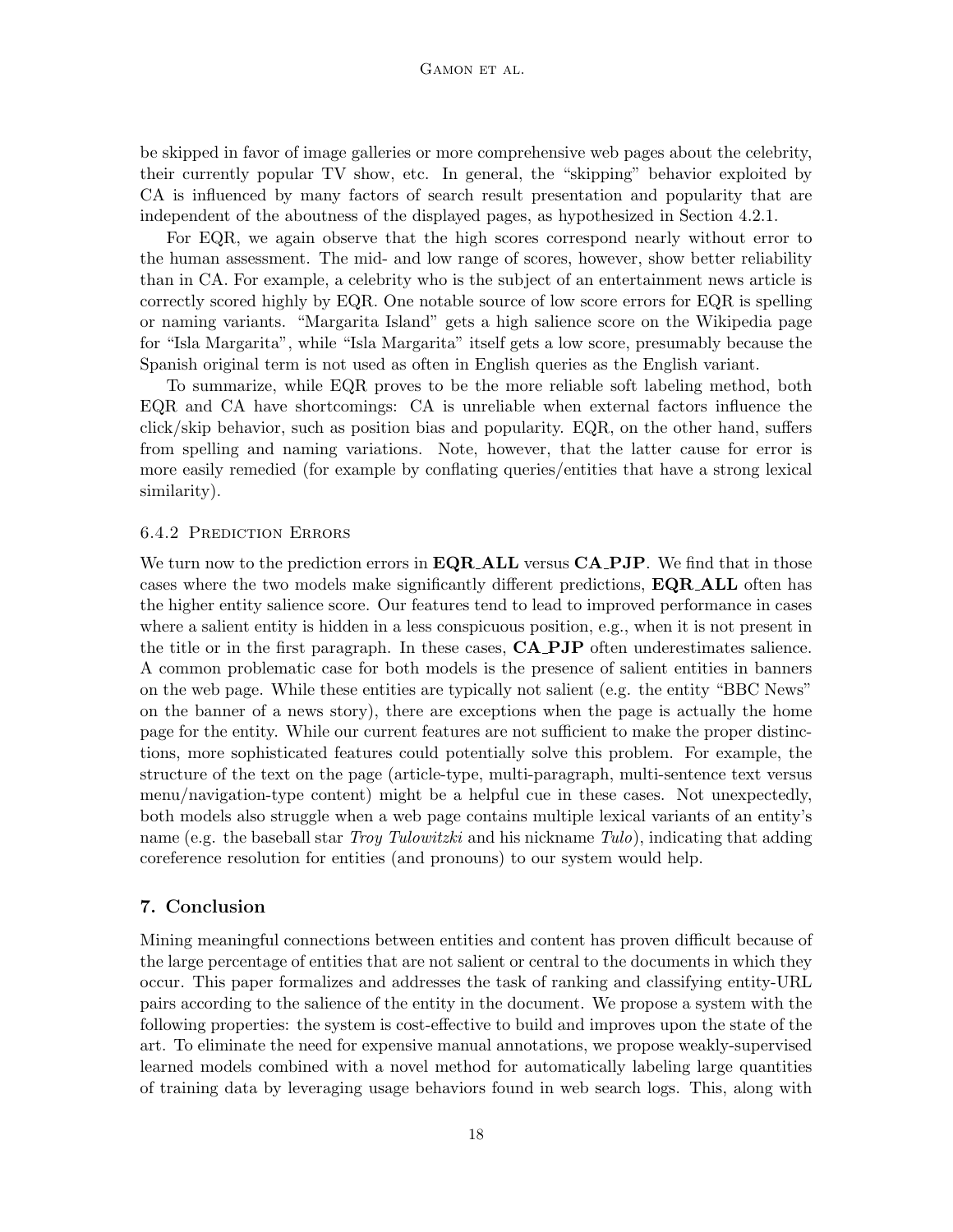an extensive feature set leads to significant improvements over the current state of the art on both head and tail distributions of the web. As no public data exists to date to evaluate this task, we design and release to the research community a gold standard data set with salience annotations, representing the head and tail distributions of pages on the web.

# References

- Agichtein, E., Brill, E., & Dumais, S. T. (2006). Improving web search ranking by incorporating user behavior information. In Proceedings of SIGIR.
- Baeza-Yates, R. (2004). Web usage mining in search engines. Web mining: applications and techniques, 307–321.
- Blei, D. M., Ng, A. Y., & Jordan, M. I. (2003). Latent Dirichlet Allocation. the Journal of machine Learning research, 3, 993–1022.
- Bruza, P. D., Song, D. W., & Wong, K. F. (2000). Aboutness from a commonsense perspective. Journal of the American Society for Information Science, 51, 1090–1105.
- Cai, D., Yu, S., Wen, J., & Ma, W. (2003). Extracting content structure for web pages based on visual representation. Web Technologies and Applications, 406–417.
- Collins, M. (2002). Discriminative training methods for hidden markov models: theory and experiments with perceptron algorithms. In Proceedings of EMNLP.
- Cucerzan, S. (2007). Large-scale named entity disambiguation based on wikipedia data. In Procceedings of EMNLP-CoNLL.
- Dalvi, N. N., Kumar, R., Pang, B., Ramakrishnan, R., Tomkins, A., Bohannon, P., Keerthi, S., & Merugu, S. (2009). A web of concepts. In Proceedings of PODS.
- Finkel, J. R., Grenager, T., & Manning, C. (2005). Incorporating non-local information into information extraction systems by gibbs sampling. In Proceedings of ACL.
- Friedman, J. H. (1999). Greedy function approximation: A gradient boosting machine. Annals of Statistics, 29, 1189–1232.
- Hjørland, B. (2001). Towards a theory of aboutness, subject, topicality, theme, domain, field, content... and relevance. Journal of the American Society for Information Science and Technology, 52 (9), 774–778.
- Holland, S., Ester, M., & Kießling, W. (2003). Preference mining: A novel approach on mining user preferences for personalized applications. Knowledge Discovery in Databases: PKDD 2003, 204–216.
- Hovy, E., & Lin, C. Y. (1998). Automated text summarization and the summarist system. In Proceedings of a workshop on held at Baltimore, Maryland: October 13-15, 1998.
- Hulth, A. (2003). Improved automatic keyword extraction given more linguistic knowledge. In Proceedings of EMNLP.
- Hutchins, W. (1977). On the problem of 'aboutness' in document analysis. Journal of *Informatics*,  $1(1)$ , 17-35.
- Irmak, U., Brzeski, V. V., & Kraft, R. (2009). Contextual ranking of keywords using click data. In Proceedings of ICDE.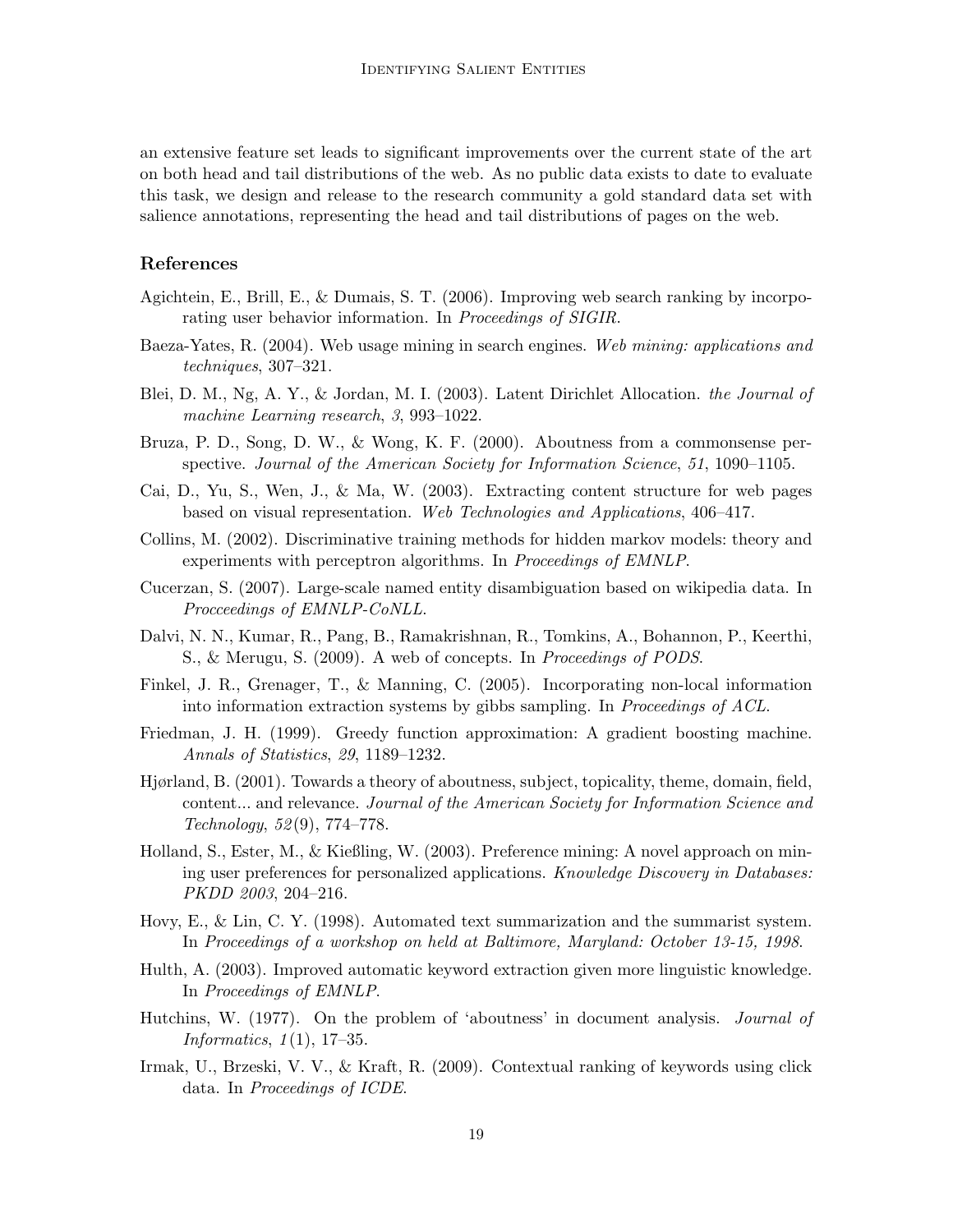- Joachims, T., Granka, L., Pang, B., Hembrooke, H., & Gay, G. (2005). Accurately interpreting clickthrough data as implicit feedback. In Proceedings of SIGIR.
- Joachims, T. (2002). Optimizing search engines using clickthrough data. In *Proceedings of* SIGKDD.
- Komachi, M., & Suzuki, H. (2008). Minimally supervised learning of semantic knowledge from query logs. In Proceedings of IJCNLP.
- Kupiec, J., Pedersen, J. O., & Chen, F. (1995). A trainable document summarizer. In Proceedings of SIGIR.
- Landauer, T., & Dumais, S. (1997). A solution to Plato's problem: The latent semantic analysis theory of acquisition, induction, and representation of knowledge. Psychological Review,  $104(2)$ ,  $211-240$ .
- Manning, C. D., Raghavan, P., & Schütze, H. (2008). Introduction to Information Retrieval. Cambridge University Press.
- Marcu, D. (1997). From discourse structures to text summaries. In *Proceedings of ACL*.
- Muralidharan, A., Gyongyi, Z., & Chi, E. H. (2012). Social annotations in web search. In Proceedings of SIGCHI.
- Pantel, P., Gamon, M., Alonso, O., & Haas, K. (2012). Social annotations: Utility and prediction modeling. In Proceedings of SIGIR.
- Paranjpe, D. (2009). Learning document aboutness from implicit user feedback and document structure. In Proceedings of CIKM.
- Pasca, M., & Durme, B. V. (2007). What you seek is what you get: Extraction of class attributes from query logs. In Proceedings of IJCAI.
- Putnam, H. (1958). Formalization of the concept 'About'. Philosophy of Science, 25(2), 125–130.
- Radlinski, F., & Joachims, T. (2005). Query Chains: Learning to rank from implicit feedback. In Proceedings of SIGKDD.
- Salton, G., & Buckley, C. (1988). Term-weighting approaches in automatic text retrieval. Information processing  $\mathcal C$  management,  $24(5)$ , 513-523.
- Salton, G., Wong, A., & Yang, C. S. (1975). A vector space model for automatic indexing. Communications of the ACM,  $18(11)$ , 613-620.
- Salton, G., Allan, J., & Buckley, C. (1993). Approaches to passage retrieval in full text information systems. In Proceedings of SIGIR.
- Song, R., Liu, H., Wen, J., & Ma, W. (2004). Learning block importance models for web pages. In Proceedings of WWW.
- Xu, G., Yang, S., & Li, H. (2009). Named entity mining from click-through data using weakly supervised latent dirichlet allocation. In Proceedings of SIGKDD.
- Yih, W., Goodman, J., & Carvalho, V. (2006). Finding advertising keywords on web pages. In Proceedings of WWW.